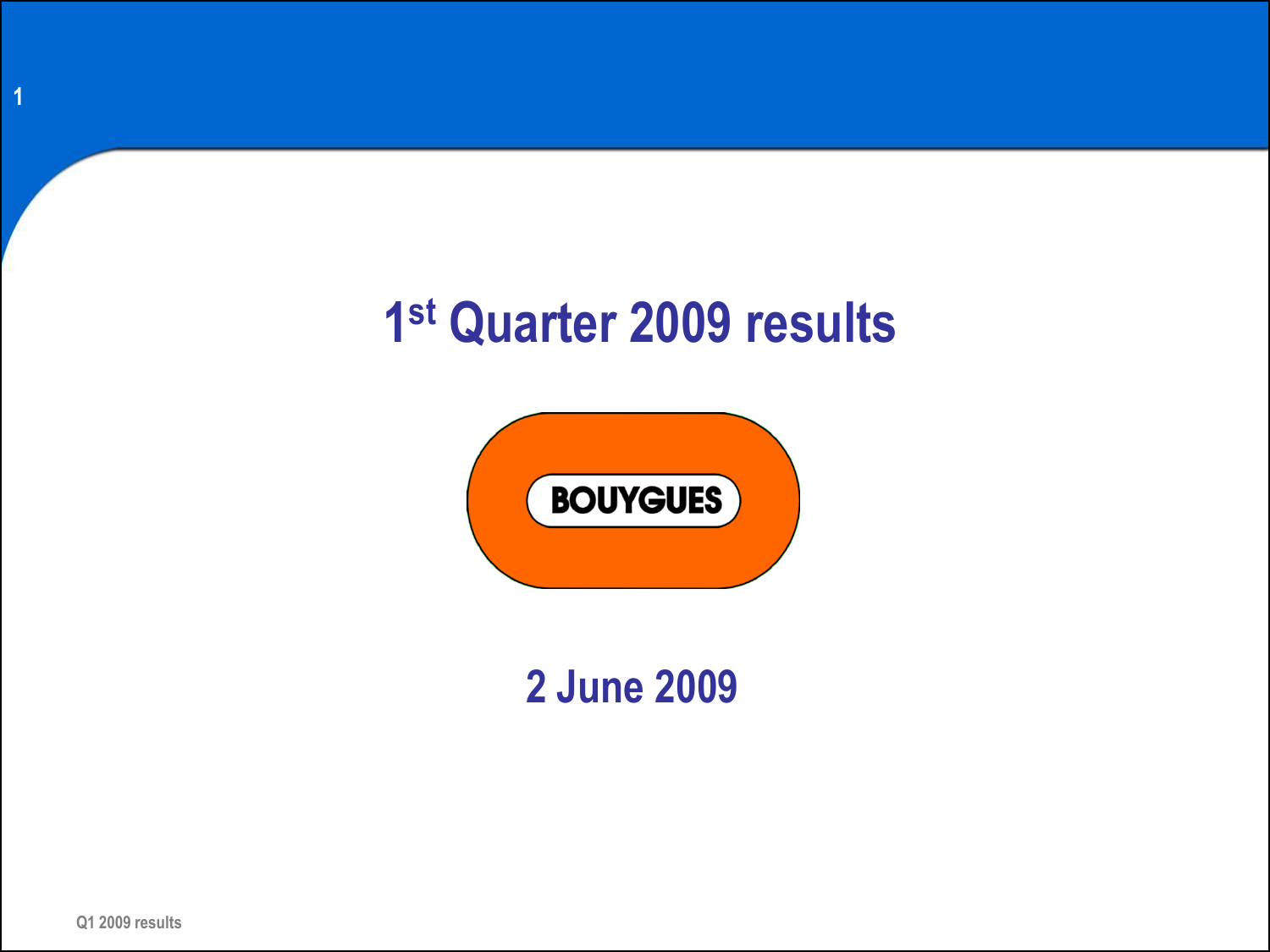**This presentation contains projections and forecasts. They express objectives based on the current assessments and estimates of the Group's senior management which are subject to many factors and uncertainties. The following factors among others set out in the Registration Document (***Document de Référence***) filed with the French Financial Markets Authority could cause actual figures to differ significantly from projected figures: unfavourable developments affecting the French and international telecommunications, audiovisual, construction and property markets; the costs of complying with environmental, health and safety regulations and all other regulations with which Group companies are required to comply; the competitive situation on each of our markets; the impact of current or future public regulations; exchange rate risks and other risks related to international activities; risks arising from current or future litigation. Bouygues gives no commitment to updating or revising the projections and forecasts contained in this presentation.**

**The purpose of this presentation is to provide information of a general nature. This document does not constitute in any way whatsoever an invitation, solicitation or offer to invest in any particular business activity, or to subscribe for or purchase shares or any other securities.**

#### **2 June 2009**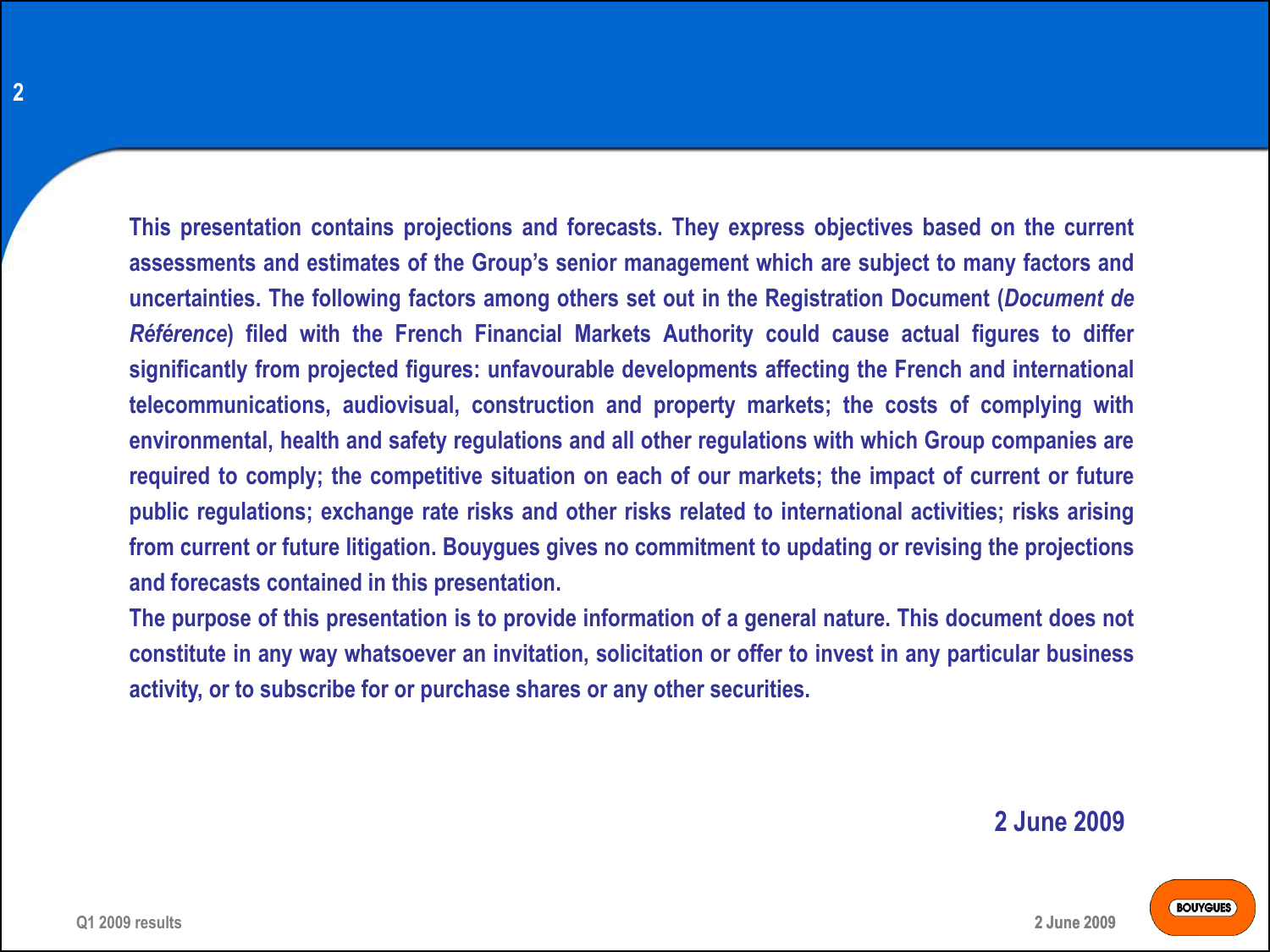

### **BUSINESS AREAS**

### **FINANCIAL STATEMENTS**

# $\blacksquare$  **OUTLOOK AND OBJECTIVES**

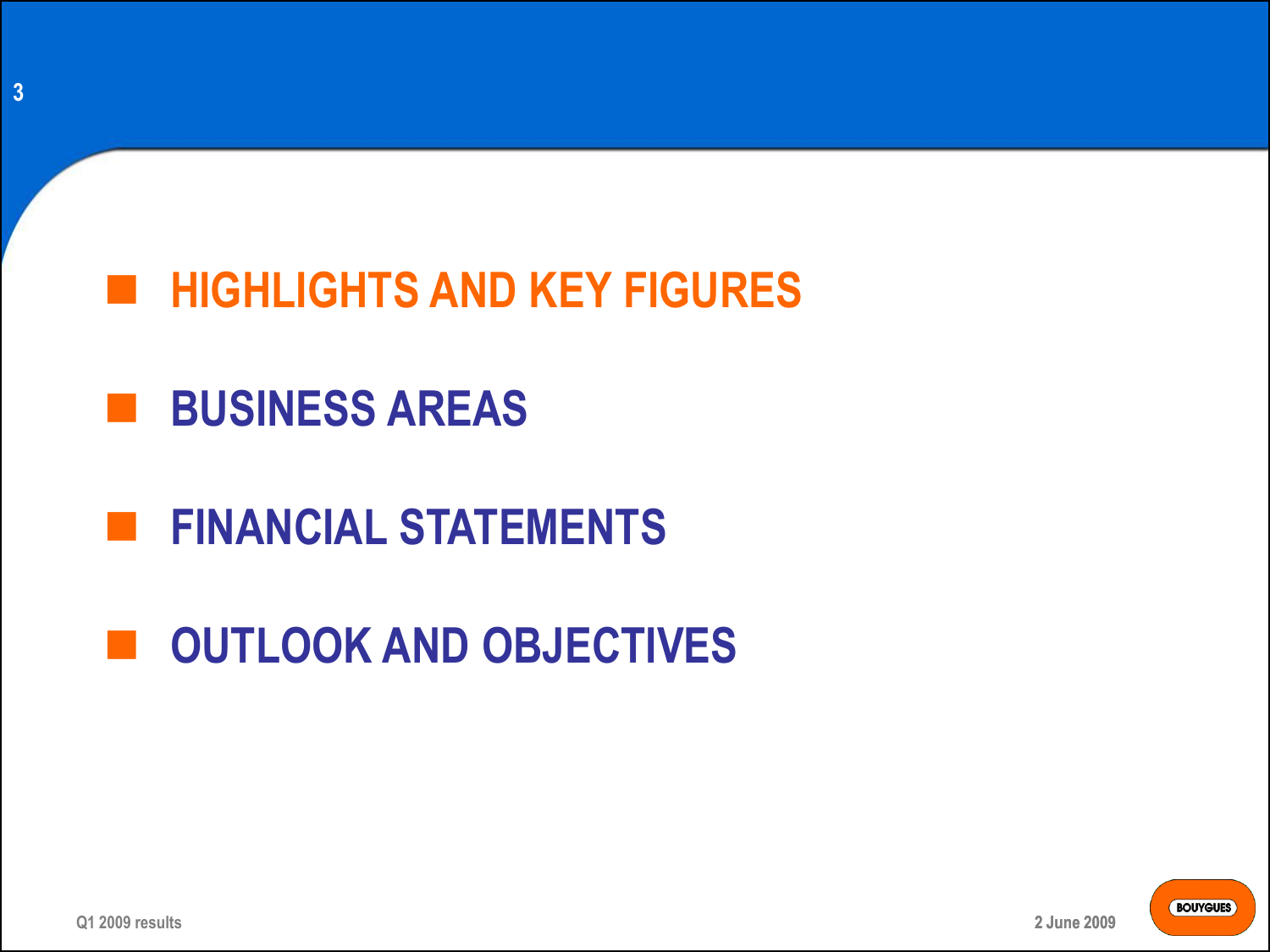| $\epsilon$ million                   | Q1 2008       | Q1 2009 | <b>Change</b> |
|--------------------------------------|---------------|---------|---------------|
| <b>Sales</b>                         | $6,810^{(1)}$ | 6,655   | $-2%$         |
| <b>Operating profit</b>              | 387           | 174     | $-55%$        |
| Net profit attributable to the Group | 224           | 159     | $-29%$        |

(1)Applying the same accounting policy as in 2008, excluding TF1 third-party sales ( $\epsilon$ 5 million in Q1 2008)

#### **Highlights in Q1 2009**

- **Solid first quarter revenue**
- **Operating profit decrease coming from both:**
	- **Expected elements (promotional efforts for Bouygues Immobilier, difficult advertising market for TF1, new taxes...)**
	- **Additional items (Gautrain project, harsh winter for Colas, strong commercial activity at Bouygues Telecom,...)**
- **Half of the EBIT decrease is due to TF1**

**4**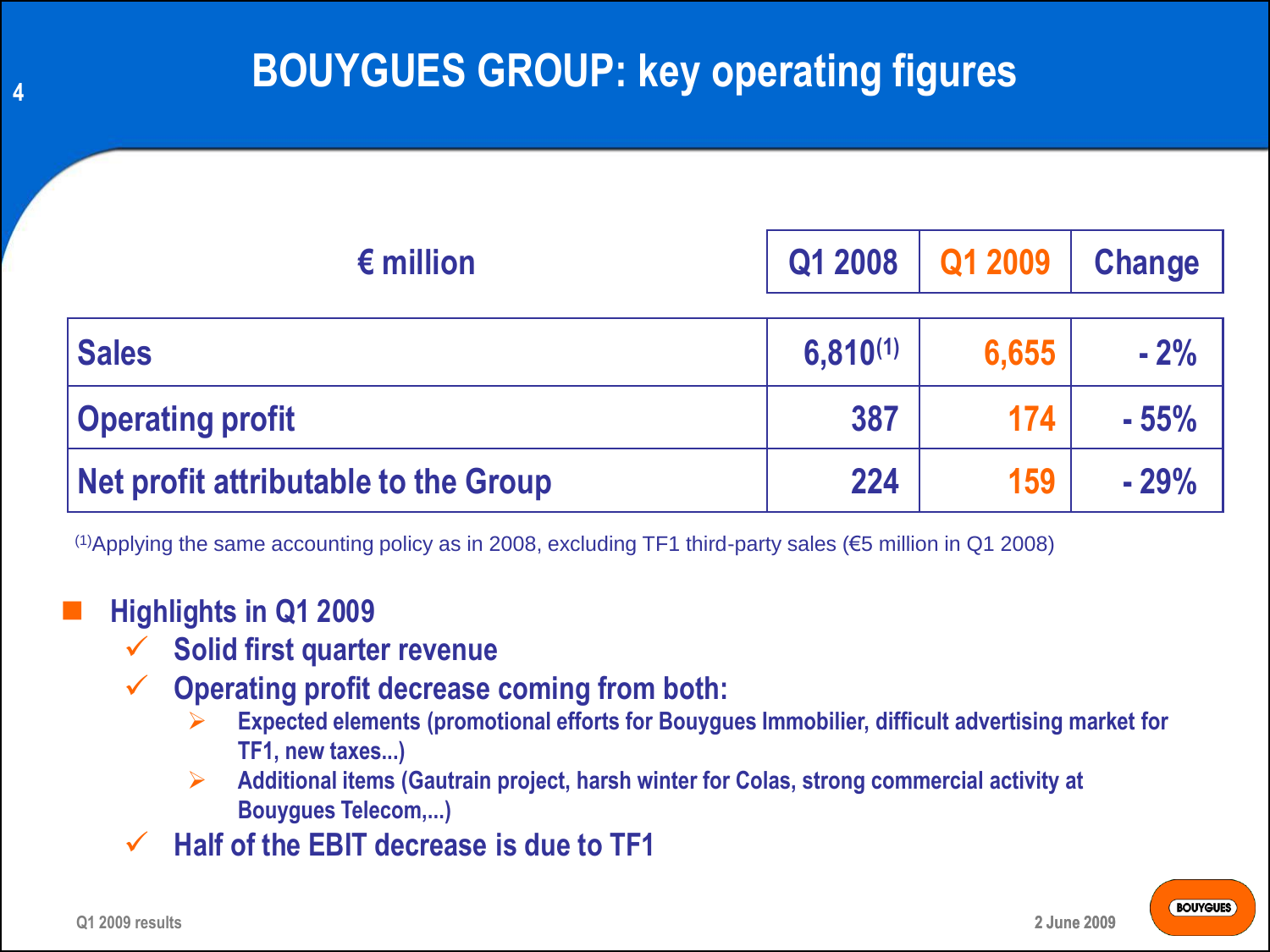| $\epsilon$ million          | 2008  | $End-Q1$ $End-Q1$<br>2009 | <b>Change</b> |
|-----------------------------|-------|---------------------------|---------------|
| <b>Shareholders' equity</b> | 8,075 | 8,839                     | +€764m        |
| <b>Net debt</b>             | 5,270 | 5,427                     | $+£157m$      |
| <b>Gearing ratio</b>        | 65%   | 61%                       | $-4$ pts      |

- **S&P credit rating reiterated on 27 May 2009: A- with a stable outlook**
- **Gearing ratio improving to 61%**
- **Net debt almost stable over 12 months**

### *A healthy financial structure*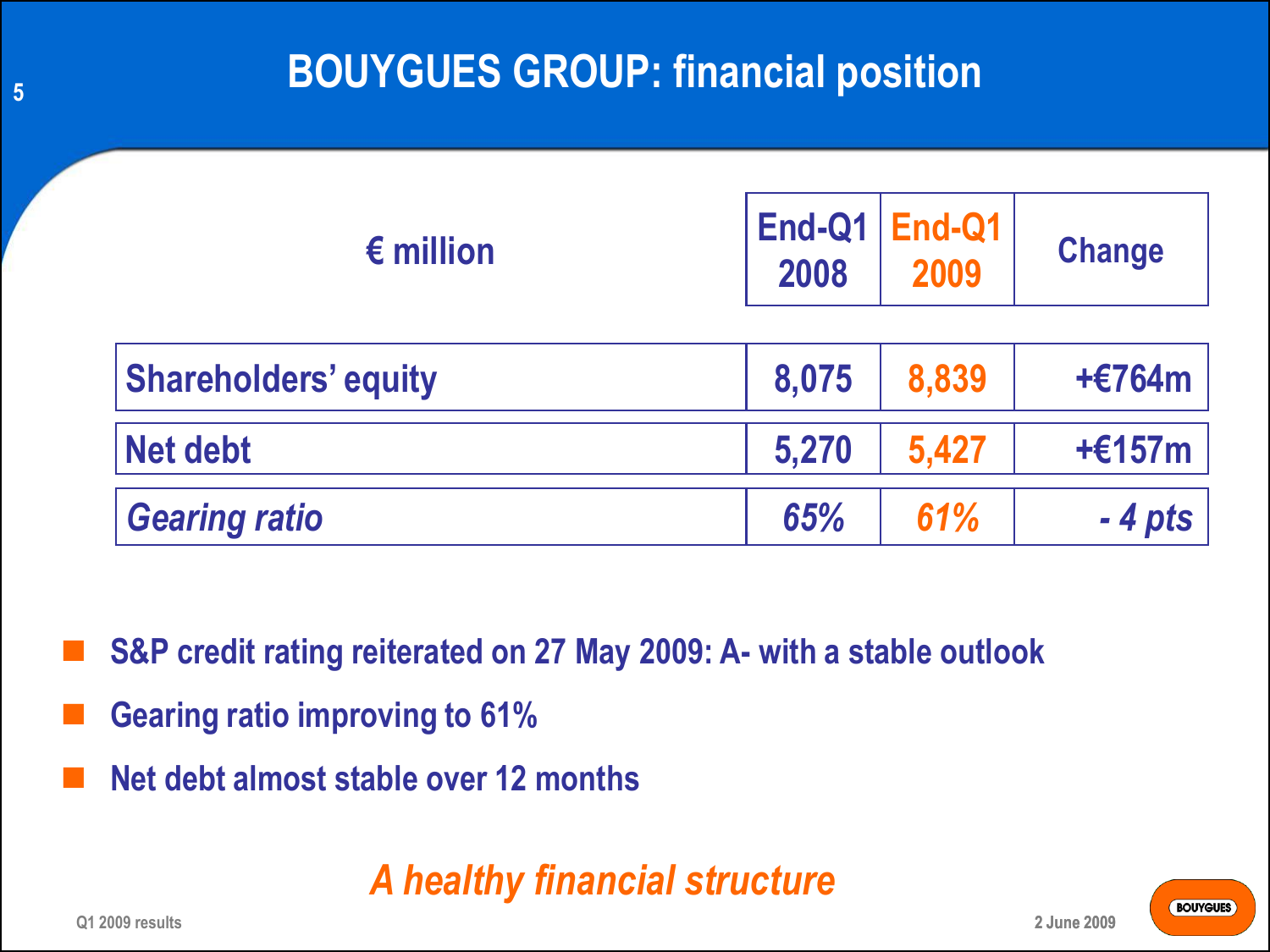

### **BUSINESS AREAS**

# **FINANCIAL STATEMENTS**

# $\blacksquare$  **OUTLOOK AND OBJECTIVES**



**2 June 2009**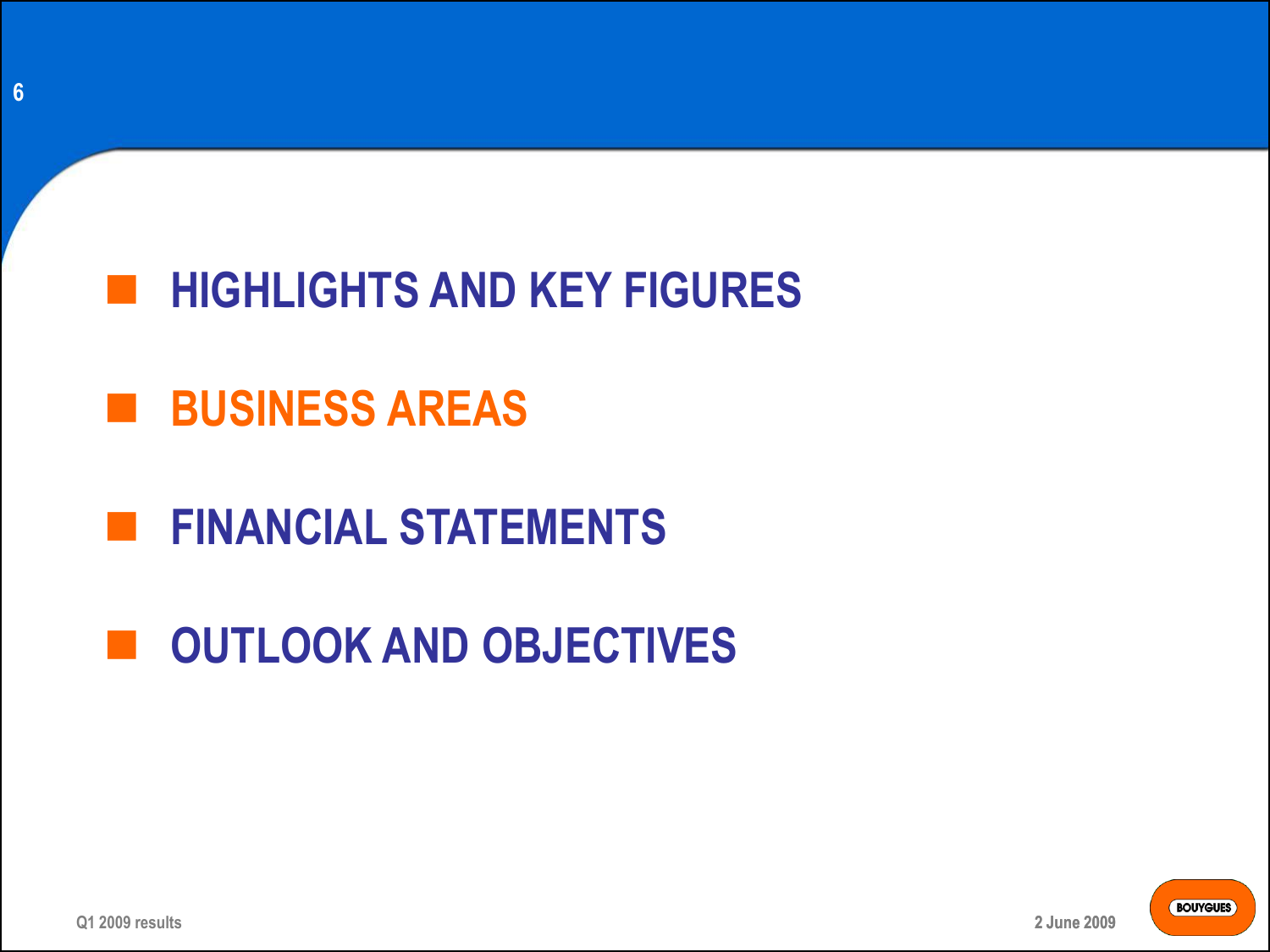**7**

### **BOUYGUES CONSTRUCTION: business activity**





- **Order intakes in Q1 2009 :**
	- **stable vs. Q4 2008**
	- **down 30% vs. Q1 2008**
- **Slowdown in y-o-y comparison due to economic and financial environment deterioration**
- **The order book remained at a very high level, stable on December 2008**
- **No major change in trend in beginning of Q2 2009: it takes longer to sign new orders**

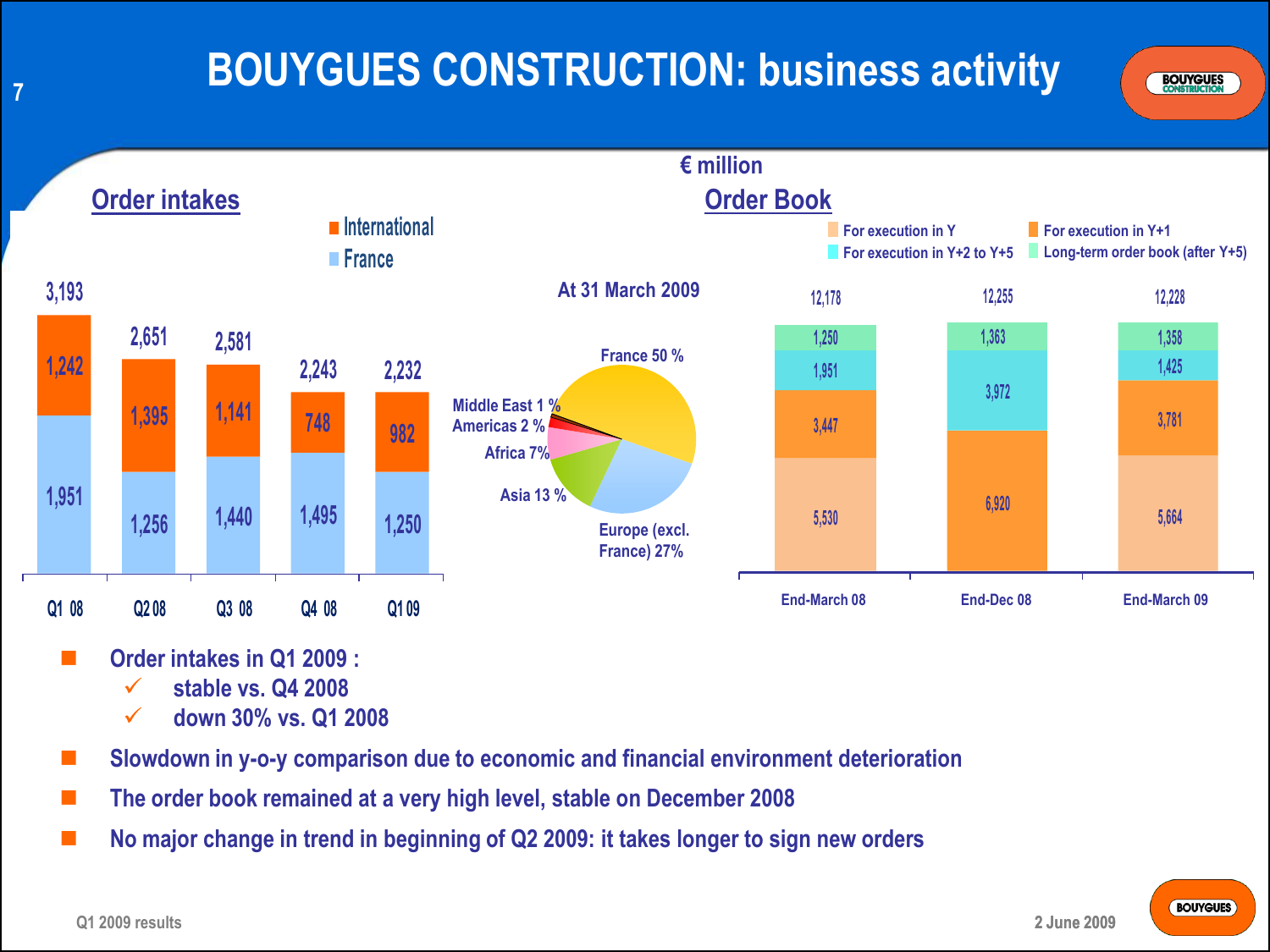# **BOUYGUES CONSTRUCTION: key figures**

| <b>BOUYGUES</b><br><b>CONSTRUCTION</b> |  |
|----------------------------------------|--|
|                                        |  |

| $\epsilon$ million                   | Q1 2008      | Q1 2009      | <b>Change</b>       |
|--------------------------------------|--------------|--------------|---------------------|
| <b>Sales</b>                         | 2,210        | 2,291        | $+4\%$ <sup>1</sup> |
| o/w France<br>o/w international      | 1,295<br>915 | 1,293<br>998 | $=$<br>$+9%$        |
| <b>Operating margin</b>              | 3.4%         | 2.5%         | $-0.9pts$           |
| Net profit attributable to the Group | 70           | 48           | $-31%$              |



<sup>1</sup> *First Tower, La Défense* Up 4% like-for-like and at constant exchange rates

**2 June 2009**

#### **Highlights in Q1 2009**

- **Solid sales thanks to strong order intakes in previous years**
- **Operating margin mainly impacted by continued difficulty with the Gautrain project in South Africa**
- **Decrease in short-term interest rates (1.5% vs 4% in 2008) is weighting on financial income coming from cash surplus**

**8**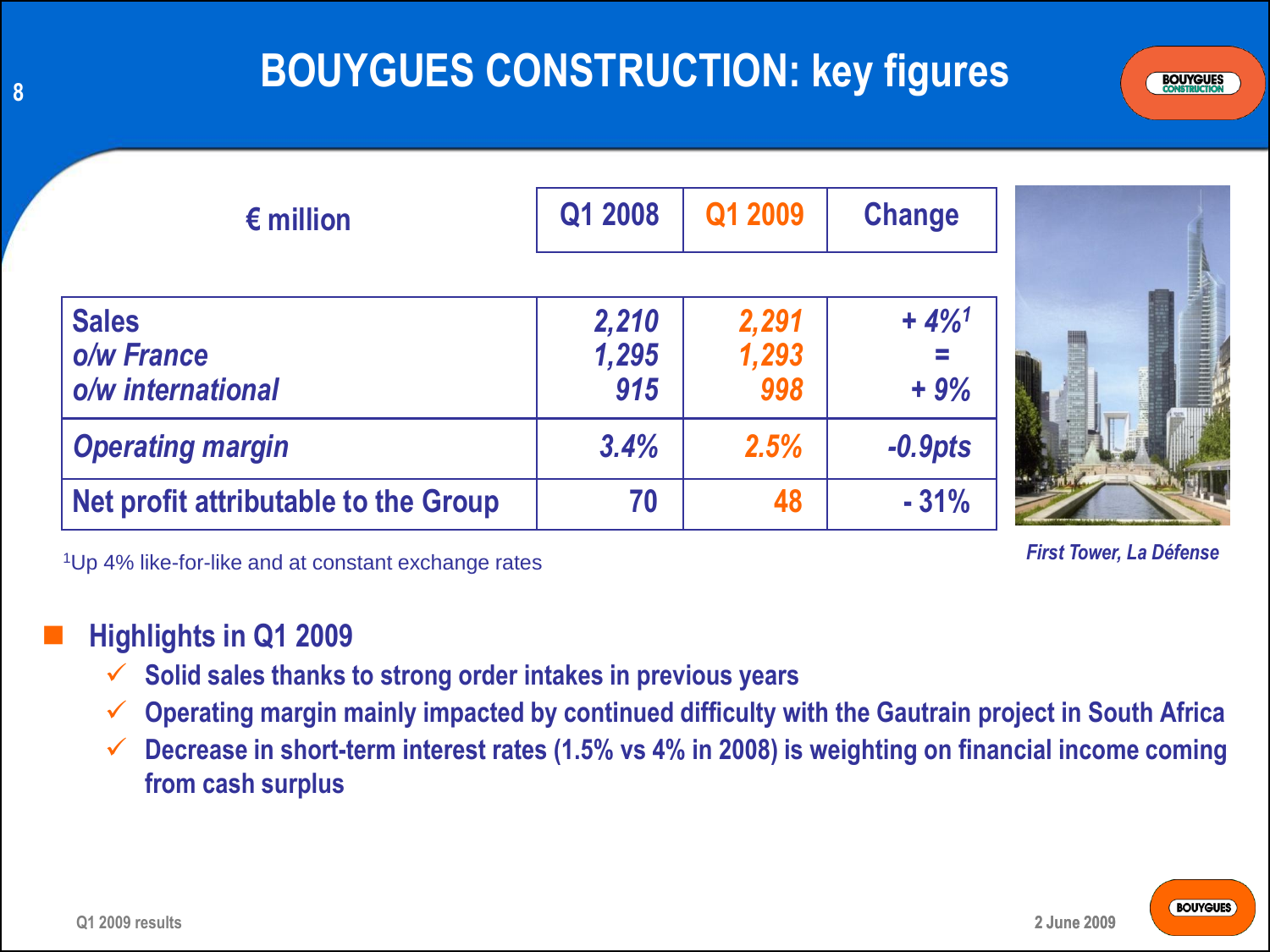### **BOUYGUES IMMOBILIER: reservations**



**Backlog**

**Reservations**



**Residential property business activity is improving sharply compared to H2 2008** 

- **Reservations in € : -6% y-o-y in Q1 2009 vs. -51% y-o-y in Q4 2008**
- **Reservations supported by governmental measures (especially the Scellier law)**
- **The commercial property market remains very difficult**
- **The beginning of Q2 2009 is confirming those trends**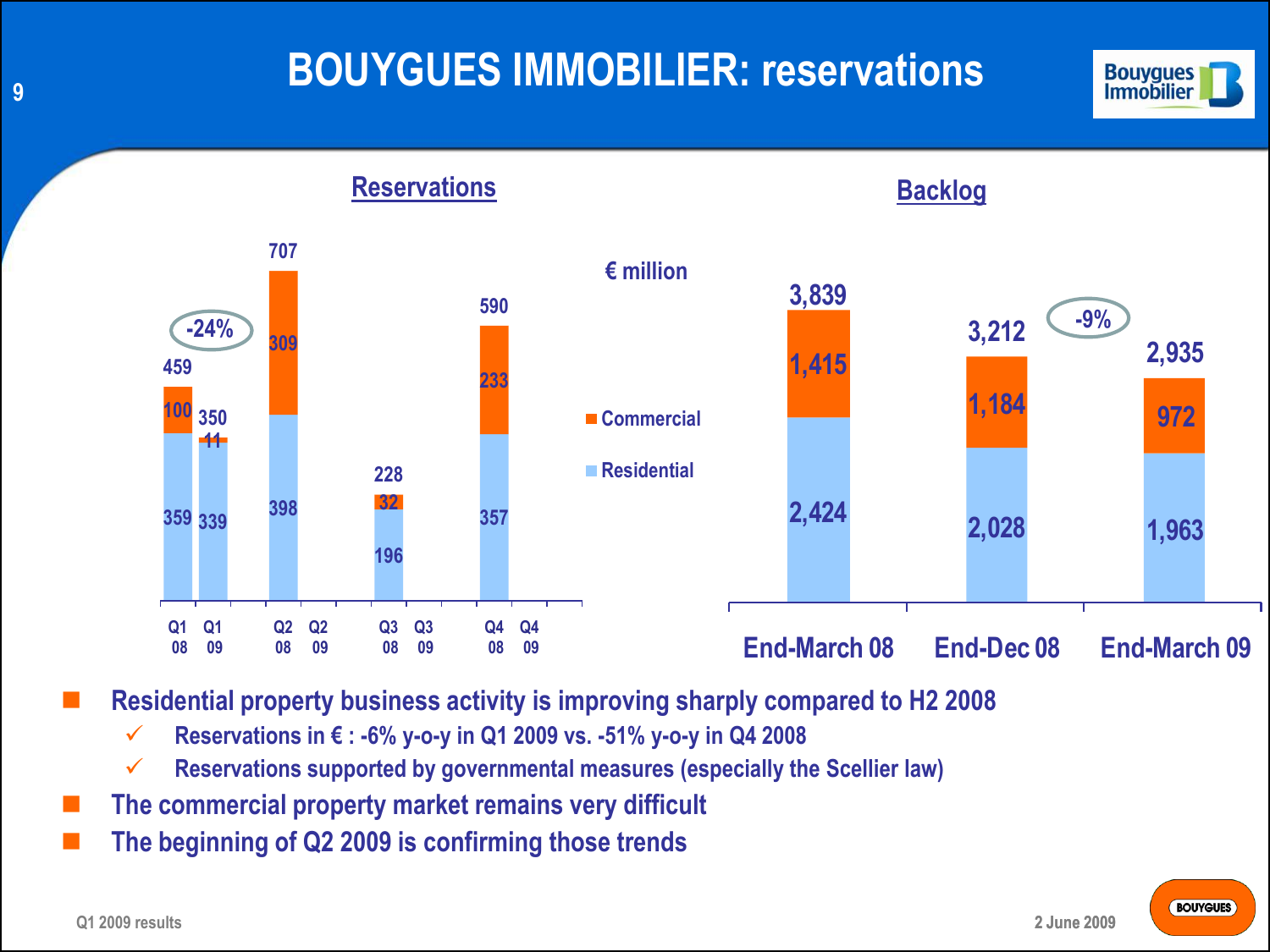### **BOUYGUES IMMOBILIER: key figures**



| $\epsilon$ million                   | Q1 2008 | Q1 2009 | <b>Change</b>         |
|--------------------------------------|---------|---------|-----------------------|
| <b>Sales</b>                         | 564     | 628     | $+ 11\%$ <sup>1</sup> |
| o/w Residential                      | 373     | 404     | $+8%$                 |
| o/w Commercial                       | 191     | 224     | $+ 17%$               |
| <b>Operating margin</b>              | 8.9%    | 6.7%    | $-2.2$ pt             |
| Net profit attributable to the Group | 24      | 23      | $-4%$                 |



<sup>1</sup>Up 11% like-for-like and at constant exchange rates

*Green Office***® building, Meudon**

### **Highlights in Q1 2009**

- **Sales are up 11% thanks to strong reservations in previous years**
- **Operating margin is impacted by continued promotional efforts to support sales**

**10**

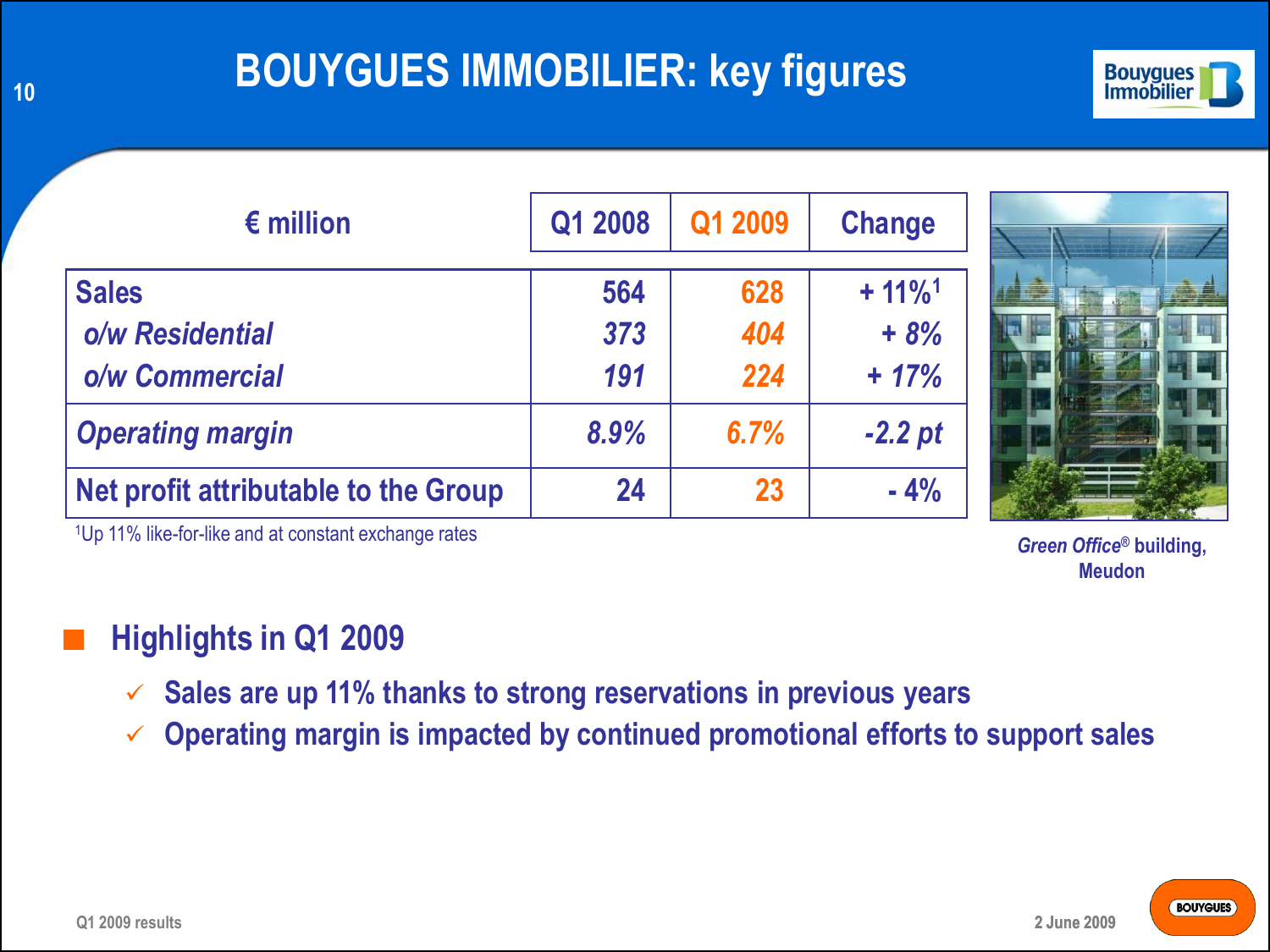### **COLAS: order book**





### **Highlights in Q1 2009**

- **Order book down 5% excluding major, exceptional projects which were not renewed (contracts in Indian Ocean area...)**
- **No impact yet from stimulus plans**



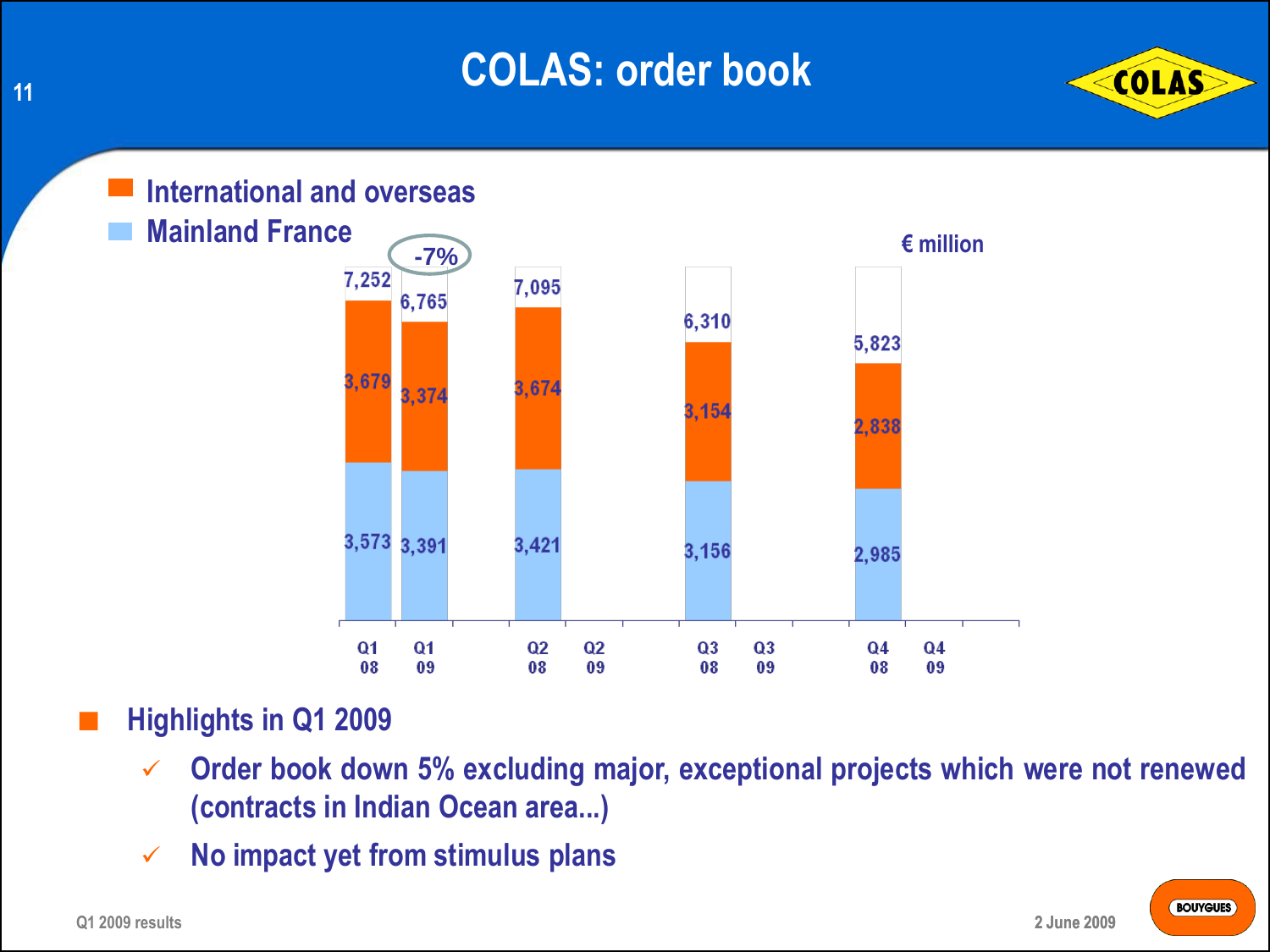## **COLAS: key figures**



| $\epsilon$ million                   | Q1 2008 | Q1 2009 | <b>Change</b> |
|--------------------------------------|---------|---------|---------------|
| <b>Sales</b>                         | 2,189   | 1,972   | $-10\%^{(1)}$ |
| o/w France                           | 1,531   | 1,299   | $-15%$        |
| o/w international                    | 658     | 673     | $+2%$         |
| <b>Operating profit</b>              | (67)    | (115)   | $-72%$        |
| Net profit attributable to the Group | (27)    | (70)    | $-159%$       |



#### **Highlights in Q1 2009**

- **Sales and profitability impacted by a very harsh winter contrasting with the exceptionally favourable weather in the first quarter of 2008**
- **As for every year, the first quarter cannot be extrapolated to the full year**



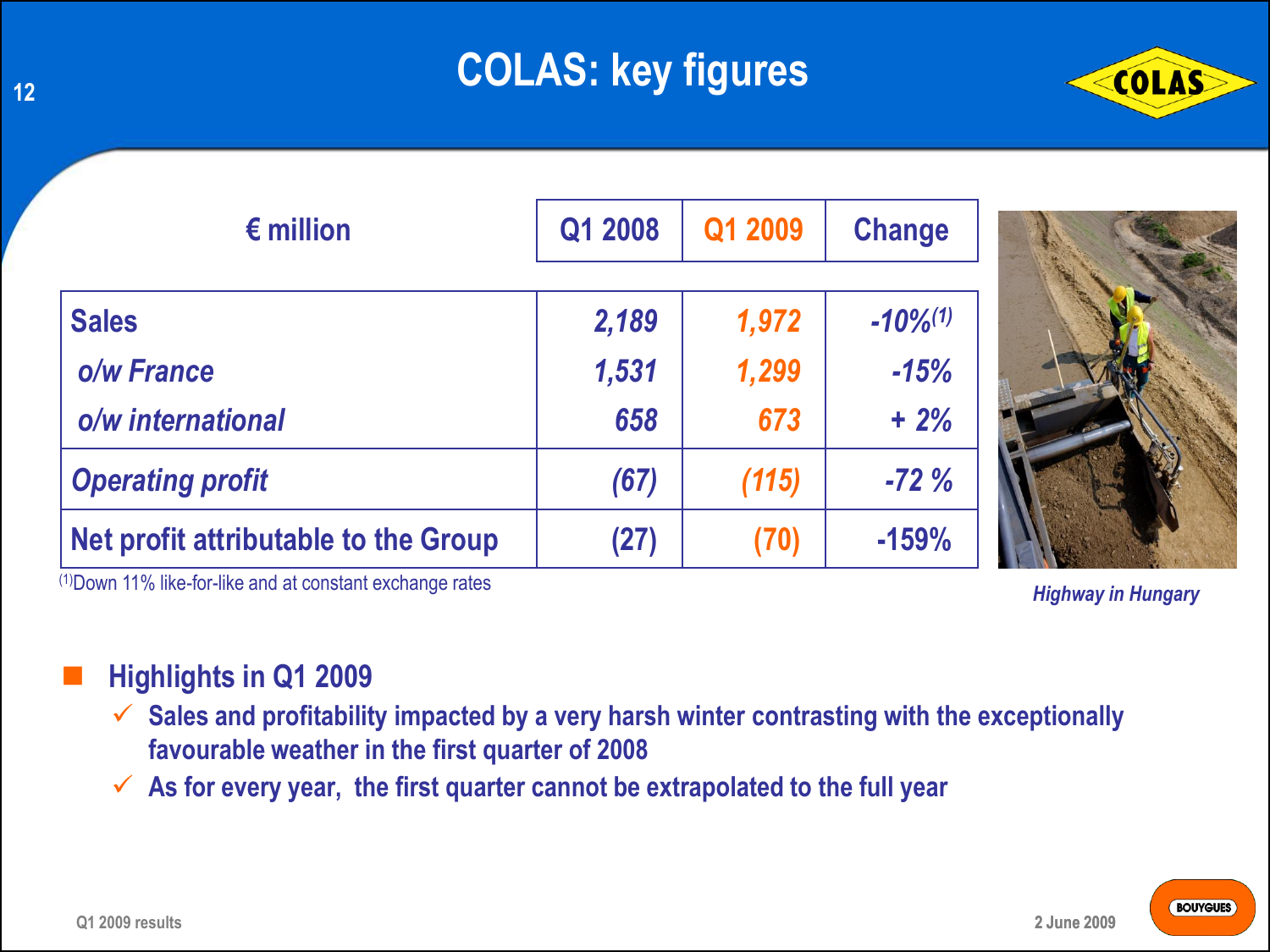### **TF1 action plan**

**Q1 2009 was characterized by:**

- **Poor financial performance related to a fall in advertising revenue**
- **Stabilization of audience share in Q1 2009 vs. Q4 2008**
- **TF1 is taking further actions to strengthen the business model and to adapt to the current environment:** 
	- **Necessary tariff adjustments were implemented**
	- **The cost savings plan is bringing benefits: €14m in Q1 2009**
		- **Programming costs under control (- €7m)**
		- **Renegotiation of contracts**
	- **Rationalization of diversification activities**
	- **Potential extension of its footprint in the DTT market**
- **TF1 financial situation remains sound**
- **TF1 is changing its outlook for the full year**
	- **Total revenue objective : around -13% vs. -9% previously**
	- **Cost cutting plan : increased to €70m from €60m previously**

### *Ongoing action plan on both strategy and financials*

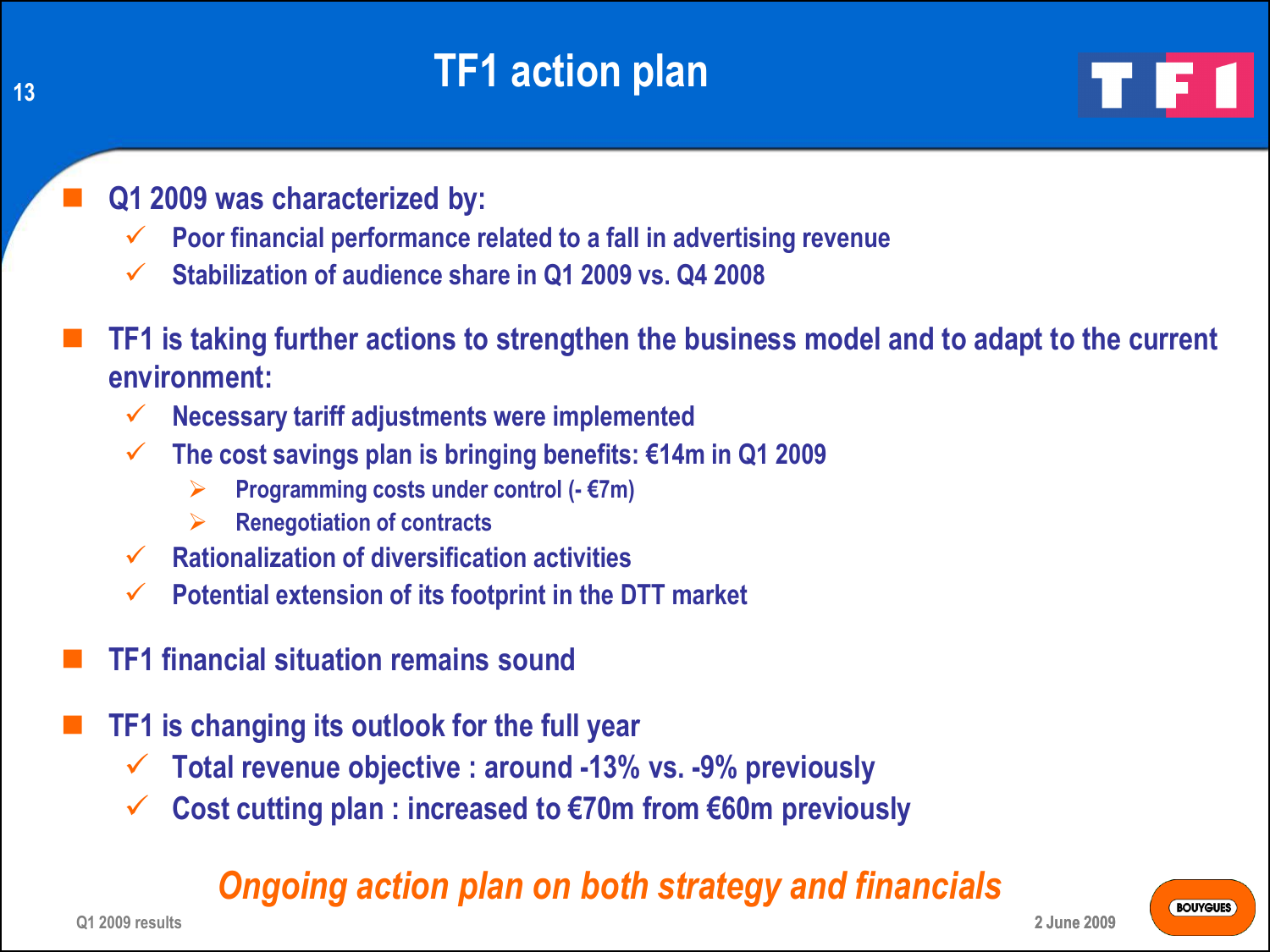### **BOUYGUES TELECOM: key figures**



| $\epsilon$ million                  | Q1 2008 | Q1 2009 | <b>Change</b> |
|-------------------------------------|---------|---------|---------------|
| Sales <sup>(1)</sup>                | 1,200   | 1,272   | $+6%$         |
| Sales from network (2)              | 1,124   | 1,175   | $+5%$         |
| <b>EBITDA(3)</b>                    | 379     | 348     | $-8%$         |
| <b>EBITDA/sales from network</b>    | 33.7%   | 29.6%   | $-4.1$ pts    |
| <b>Operating profit</b>             | 229     | 201     | $-12%$        |
| <b>Net profit att. to the Group</b> | 151     | 131     | $-13%$        |

(1) Up 6% like-for like and at constant exchange rate

(2) Of which Fixed-line revenues at €9m in Q1 2009 (vs. €0m in Q1 2008)

(3) Including the negative impact of €22m from Fixed-line business in Q1 2009 (vs. a negative impact of €5m in Q1 2008)

#### **Highlights in Q1 2009**

- **Strong commercial activity in the mobile business**
	- **144,000 net adds in Q1 2009 vs. 51,000 in Q1 2008**
	- **75.5% of the total customer base on contracts (+1.7 pts in 12 months)**
- **EBITDA impacted by higher commercial costs, development of Fixed-line activity & new taxes**



*Ideo advertising*

**BOUYGUES** 

**2 June 2009**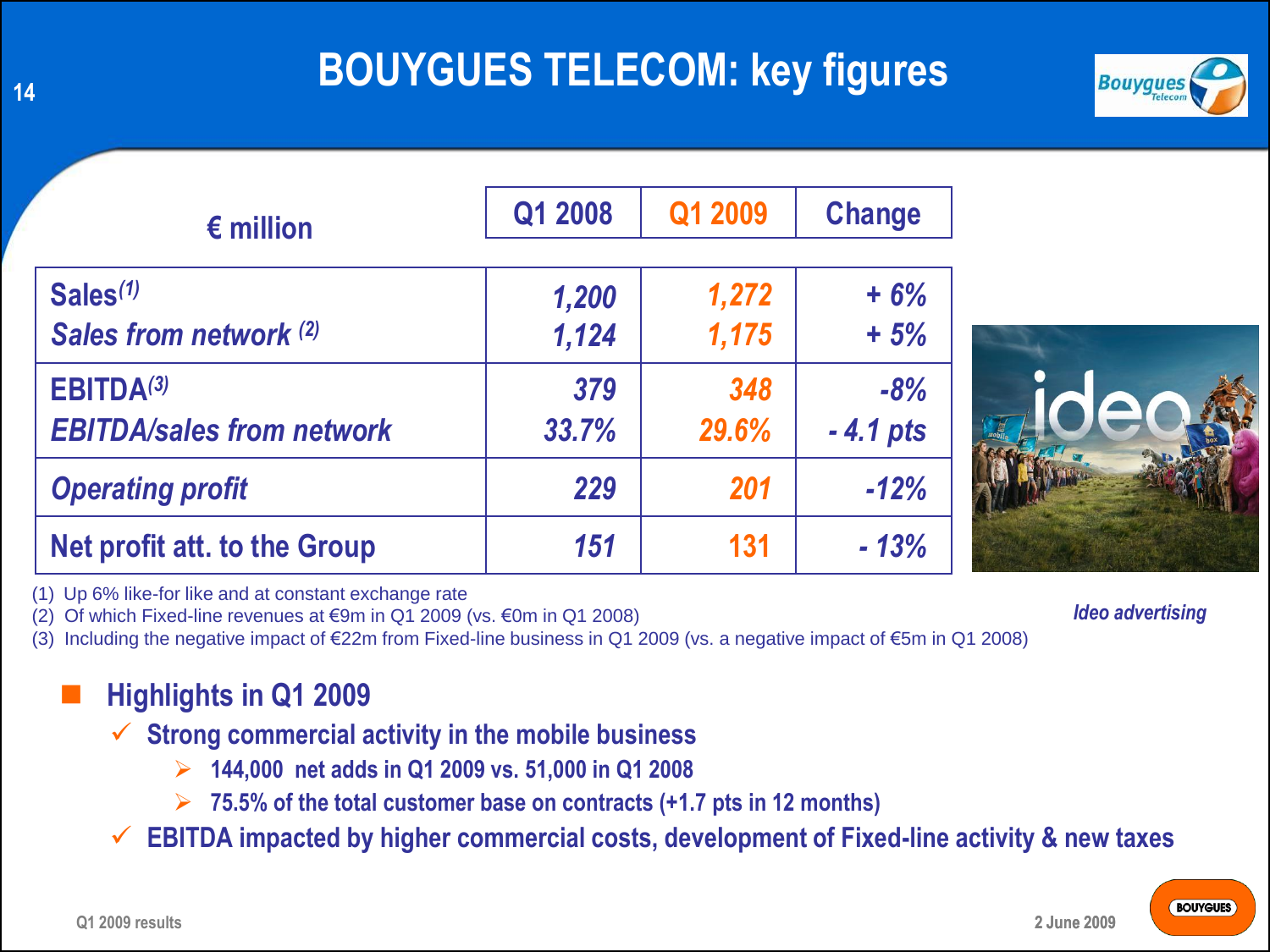

#### **2007 – 2009 : preparing for an innovative strategy**

- **July 2008: acquiring a DSL network (following the agreement signed with Neuf Cegetel in 2007), ramping up internal competences and processes**
- **20 October 2008: launching the Bbox, firstly targeting Bouygues Telecom customers**
- **2 March 2009: starting to promote the Bbox brand (marketing campaign and attractive offer)**

**25 May 2009: launching an innovative quadruple play offer named "ideo"**

- **The best of both worlds, mobile and fixed**
- **Significant savings for customers**
- **A simple offer, available with all Bouygues Telecom existing handsets**
- **An enhanced customer service: help for cancelling existing services, free of charge installation at customer place…**
- **Ideo is the result of a planned strategy & another important milestone for Bouygues Telecom to deliver unprecedented benefits to consumers**

### *Bouygues Telecom: the challenger in mobile and fixed services*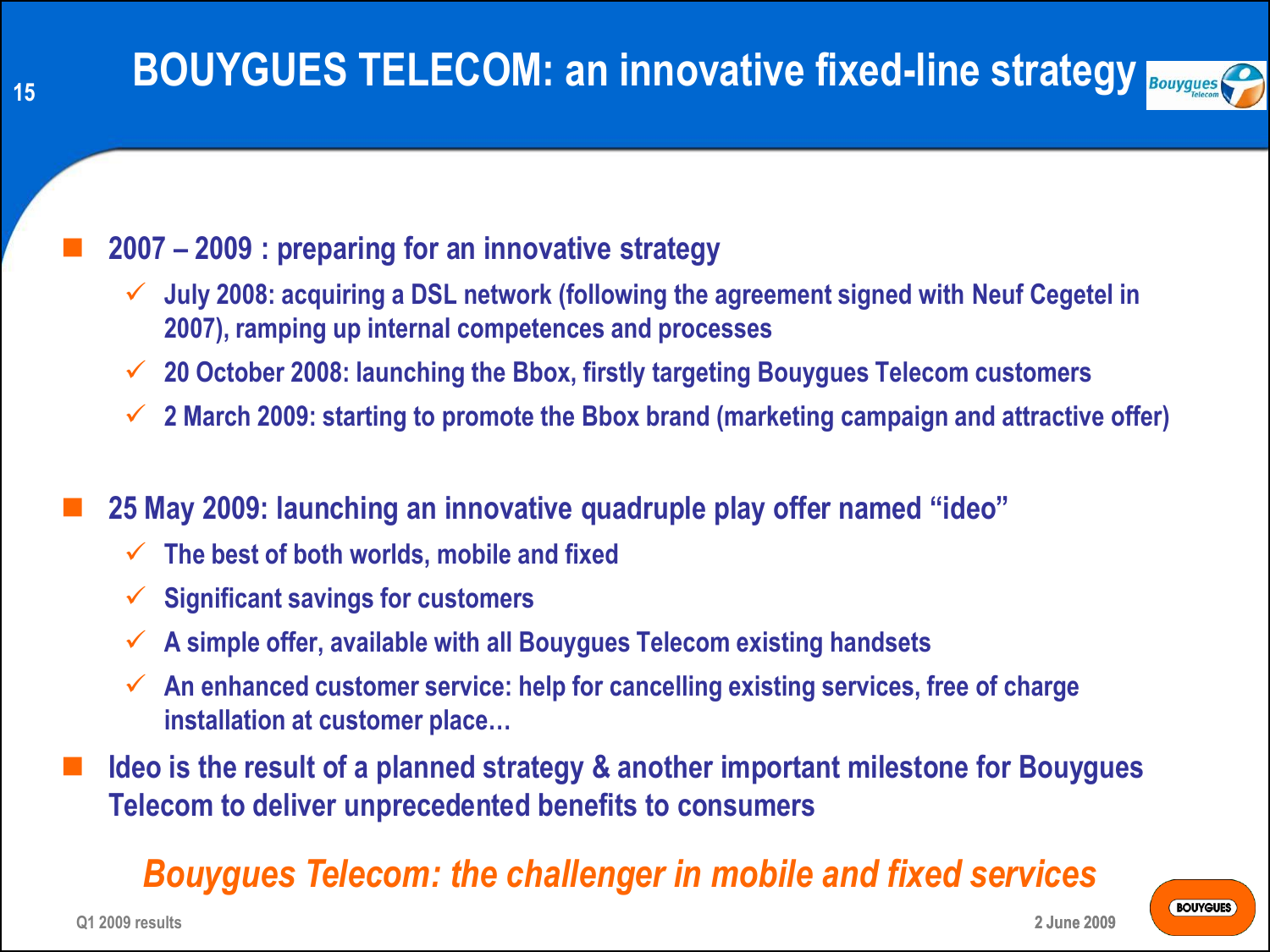

- **Address a much wider market, reaching now both individuals and households**
- **Answer customers' desire to reduce expenses in the current difficult economic environment**
- **Improve churn rate**
- **Develop synergies between mobile and fixed line activities**
	- **Distribution channels and acquisition costs**
	- **Operational costs: customer service, overhead costs…**
	- **Transmission network and IT systems**

### *Ideo: a potential for revenue and earnings growth*

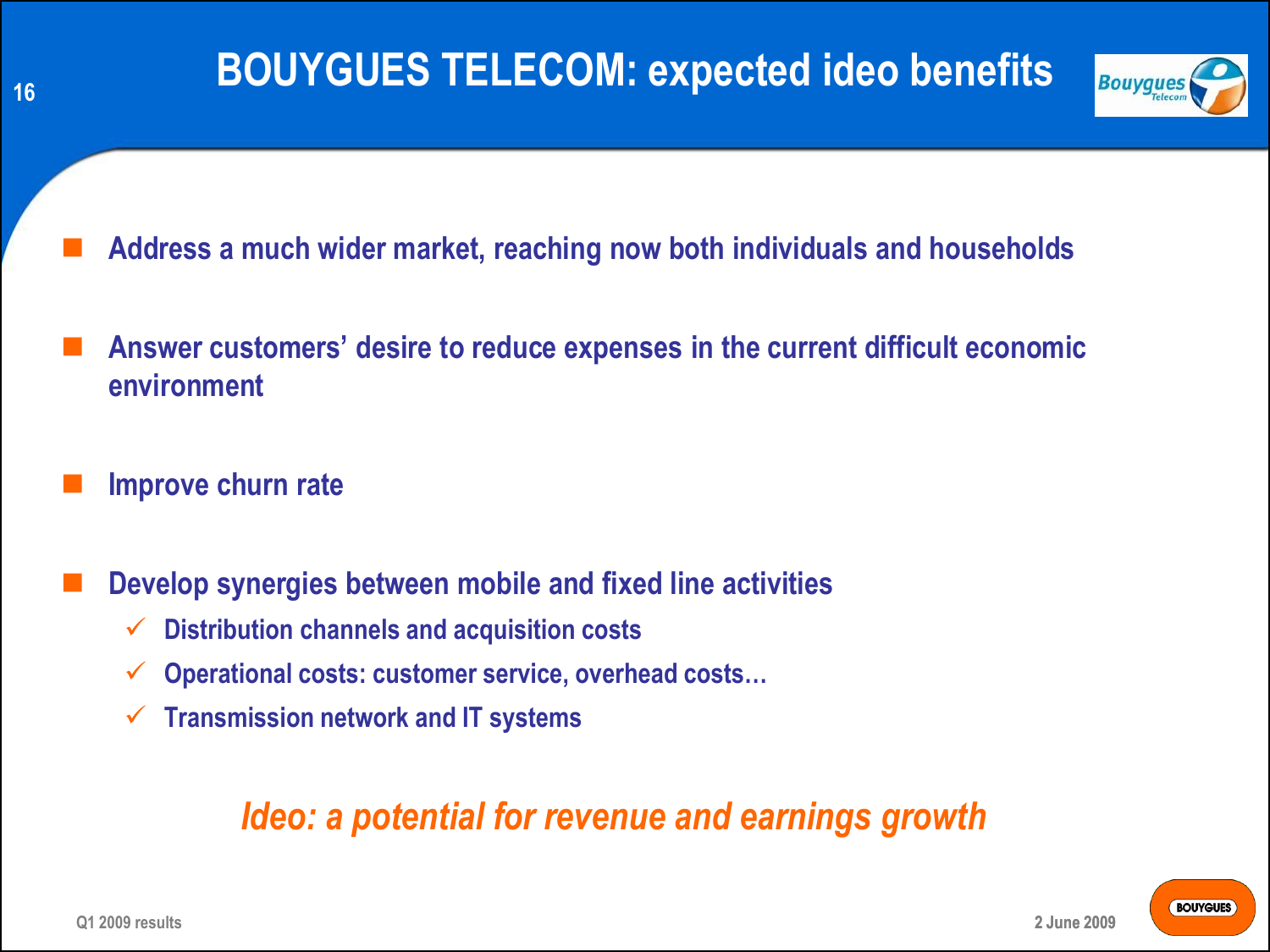

# **BUSINESS AREAS**

# **FINANCIAL STATEMENTS**

# $\blacksquare$  **OUTLOOK AND OBJECTIVES**

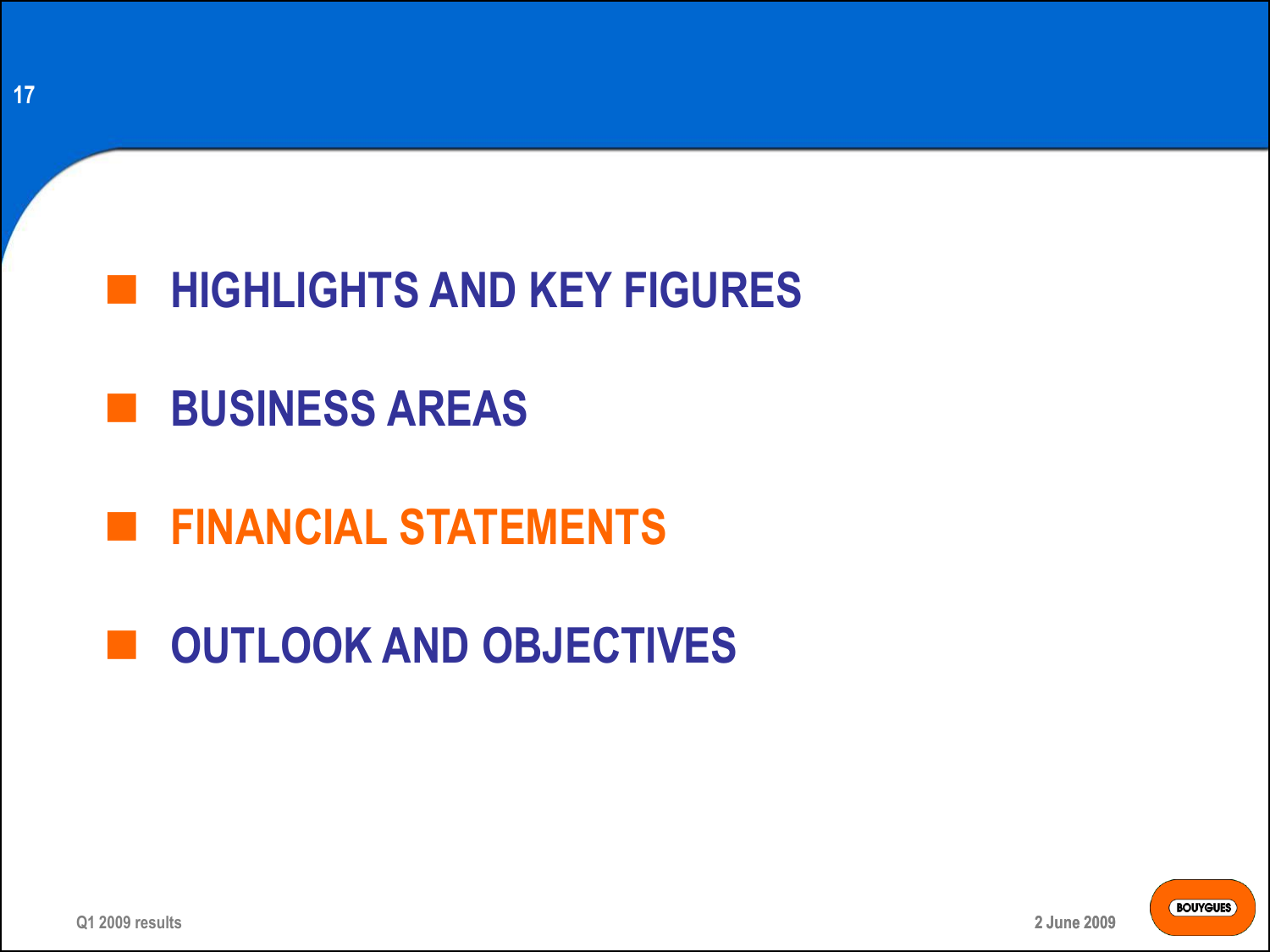## **BOUYGUES: condensed consolidated income statement (1/2)**

|               |       | <b>Change</b>   |
|---------------|-------|-----------------|
| $6,810^{(1)}$ | 6,655 | $-2%$           |
| 387           | 174   | $-55%$          |
| (58)          | (85)  | $+47%$          |
| 39            | 28    | $-28%$          |
| (97)          | (113) | $+16%$          |
|               |       | Q1 2008 Q1 2009 |

(1)Applying the same accounting policy as in 2008, excluding TF1 third-party sales (€5 million in Q1 2008)

#### **Cost of net debt :**

- **Decrease of financial income due to lower interest rates**
- **Increase of financial expense due to the increase of average net debt**

 **Other financial expense : Q1 2008 was negatively impacted by temporary fair value adjustments on hedging instruments in connection with employee-share-plans**

**18**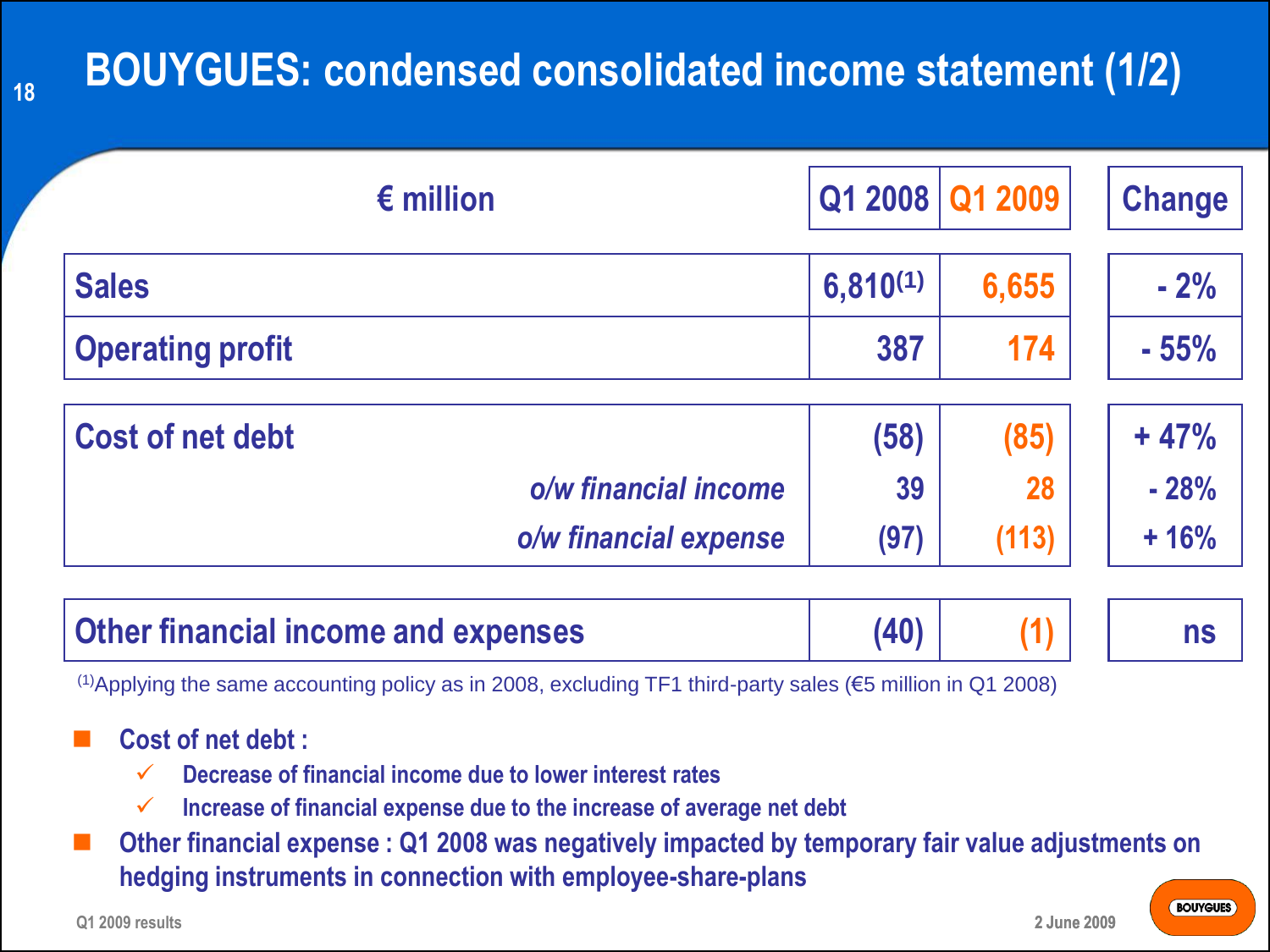### **BOUYGUES: condensed consolidated income statement (2/2)**

| $\epsilon$ million                               |      | Q1 2008 Q1 2009 | <b>Change</b> |
|--------------------------------------------------|------|-----------------|---------------|
| Income tax expense                               | (98) | (15)            | $-85%$        |
| <b>Share of profits and losses of associates</b> | 91   | 106             | $+16%$        |
| Net profit from continuing operations            | 282  | 179             | $-37%$        |
| <b>Minority interests</b>                        | (58) | (20)            | $-66%$        |
| Net profit attributable to the Group             | 224  | 159             | $-29%$        |

- **Income tax expense decrease related to lower profit before tax**
- **Associates: contribution from Alstom up 17%**
- **Minority interest decrease linked to TF1 and Colas results**

**19**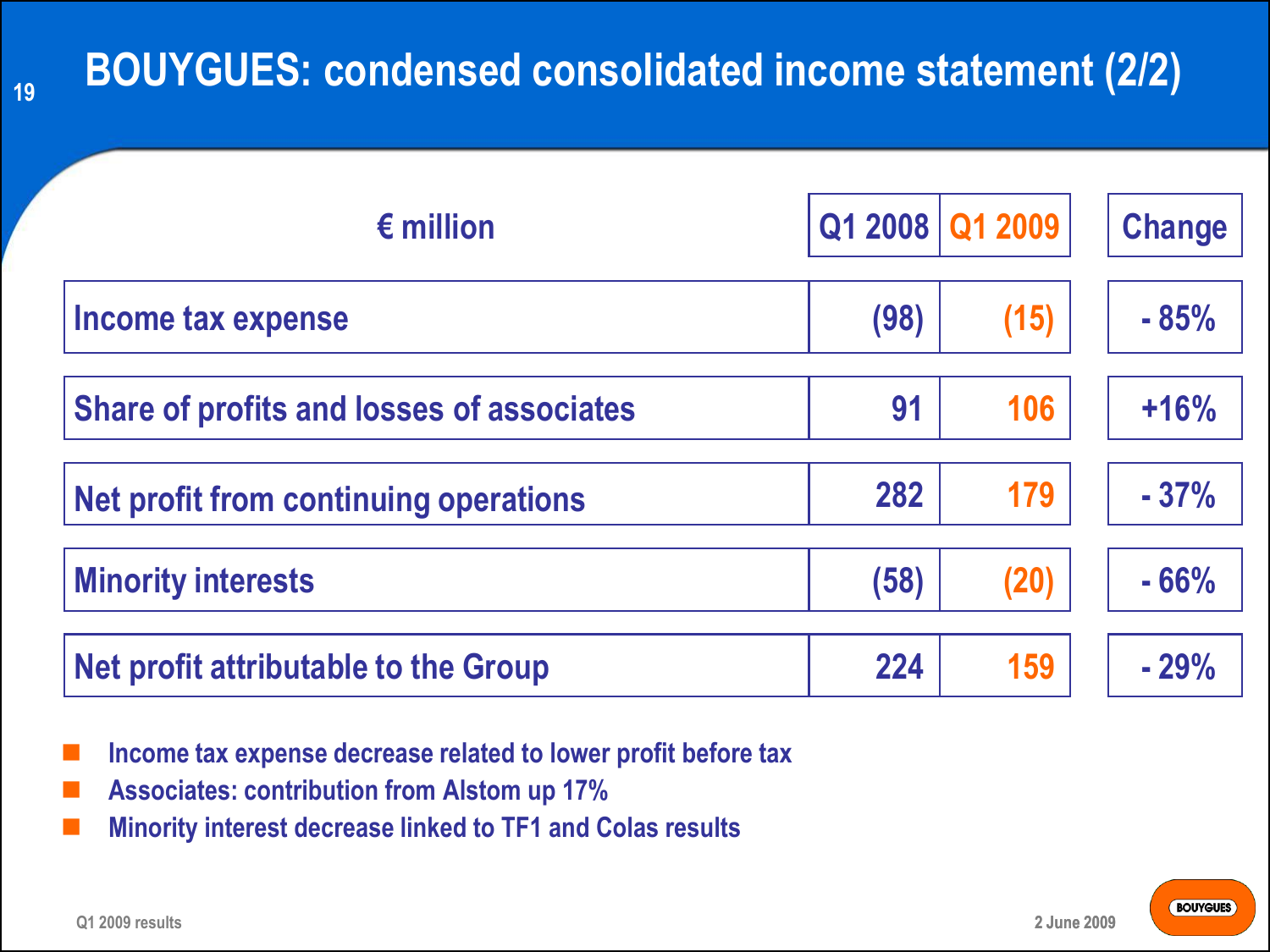### **BOUYGUES: condensed consolidated balance sheet**



**Some non-current financial assets have become current (notably the put on Canal + )**

**20**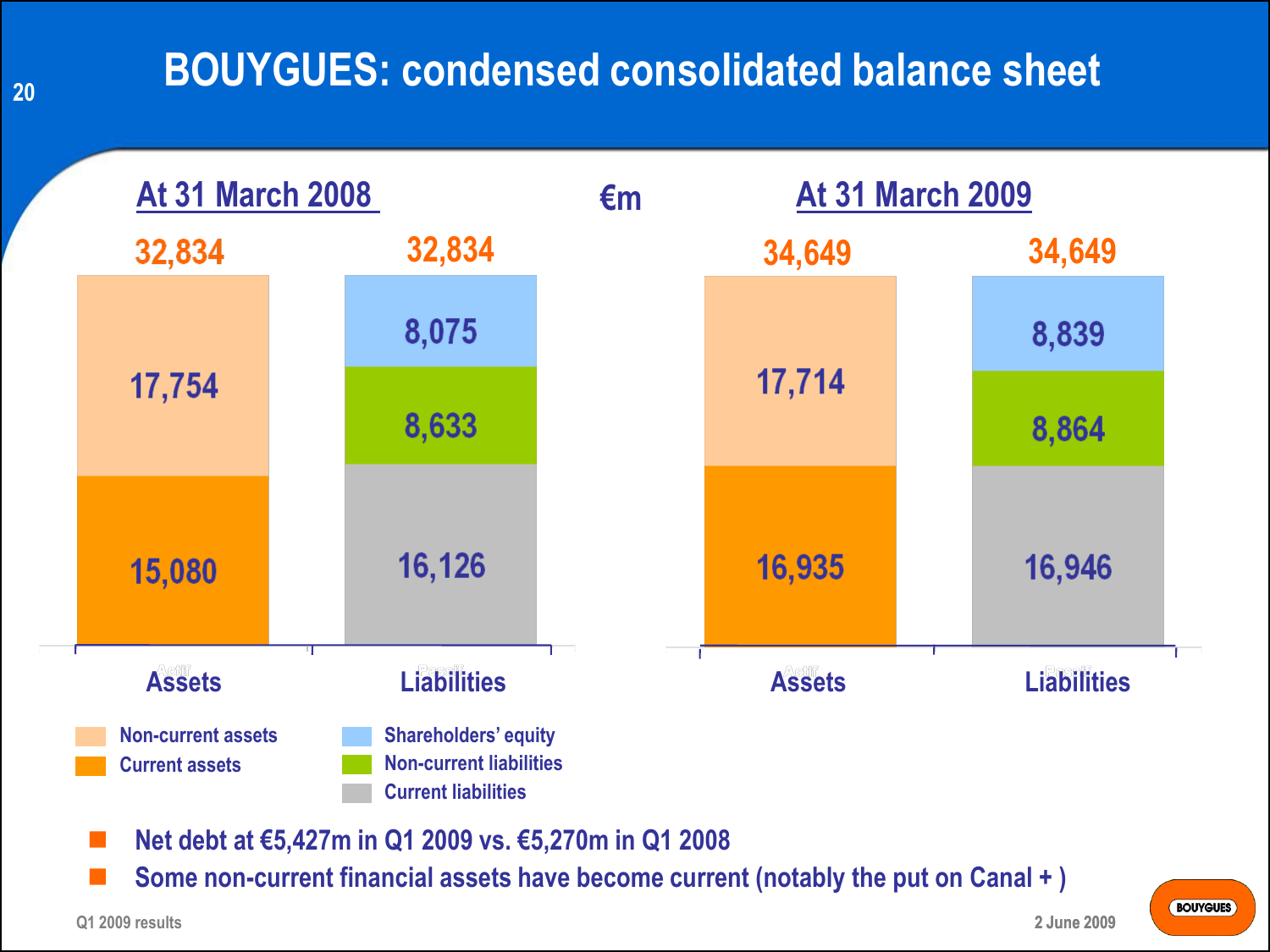### **BOUYGUES: change in cash position in Q1 2009**



**21**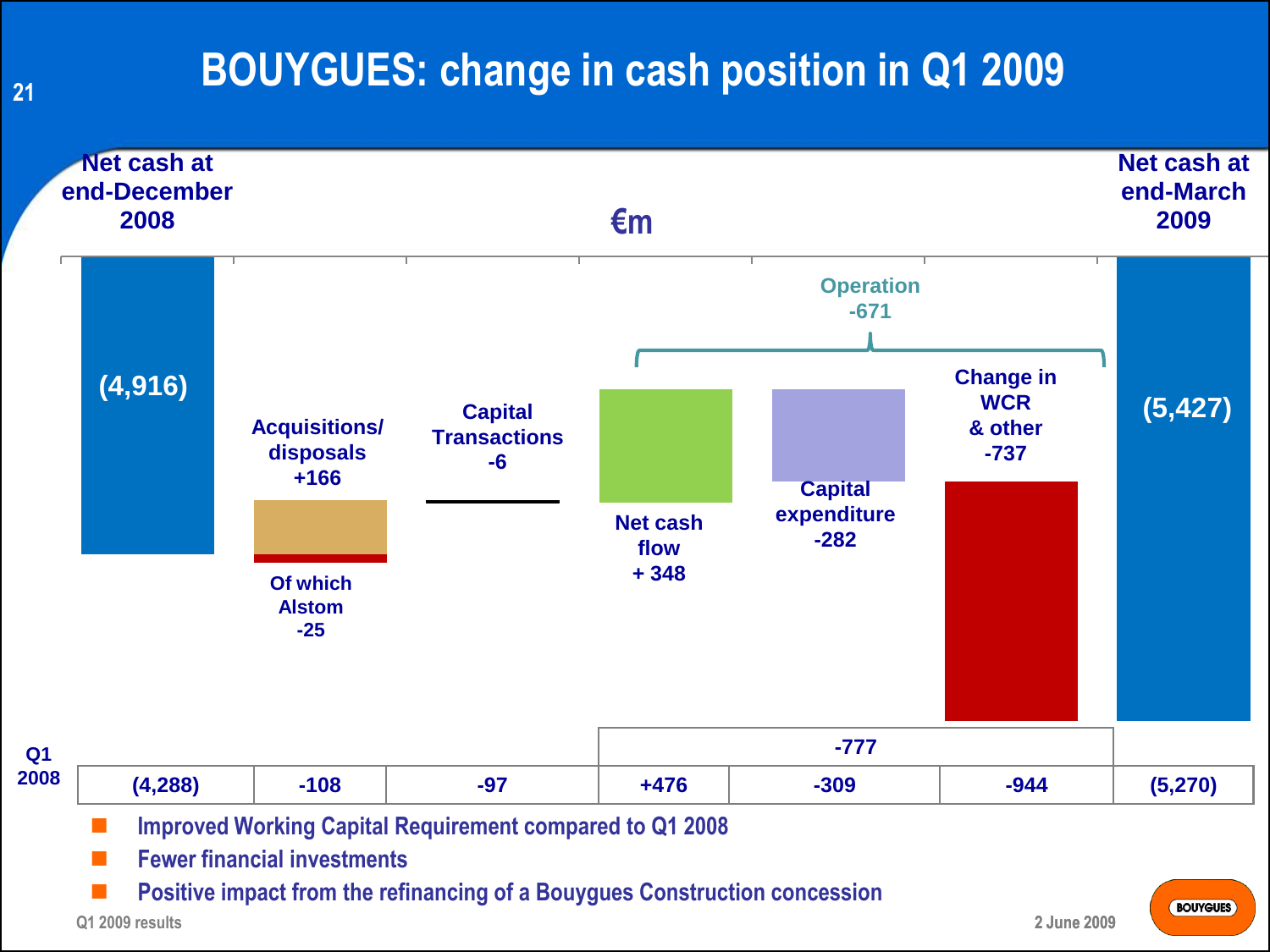### **Contribution of business areas to Group net cash**

| $\epsilon$ million               | <b>End-Dec</b><br>2008 | <b>End-March</b><br>2009 | <b>Change</b>   |
|----------------------------------|------------------------|--------------------------|-----------------|
| <b>Bouygues Construction</b>     | 2,592                  | 2,823                    | $+£231m$        |
| <b>Bouygues Immobilier</b>       |                        | (168)                    | $-£169m$        |
| <b>Colas</b>                     | (6)                    | (451)                    | $-6445m$        |
| TF <sub>1</sub>                  | (699)                  | (620)                    | $+£79m$         |
| <b>Bouygues Telecom</b>          | (107)                  | (177)                    | $-\epsilon$ 70m |
| <b>Holding company and other</b> | (6, 697)               | (6, 834)                 | $-£137m$        |
| <b>TOTAL</b>                     | (4, 916)               | (5, 427)                 | $-6511m$        |

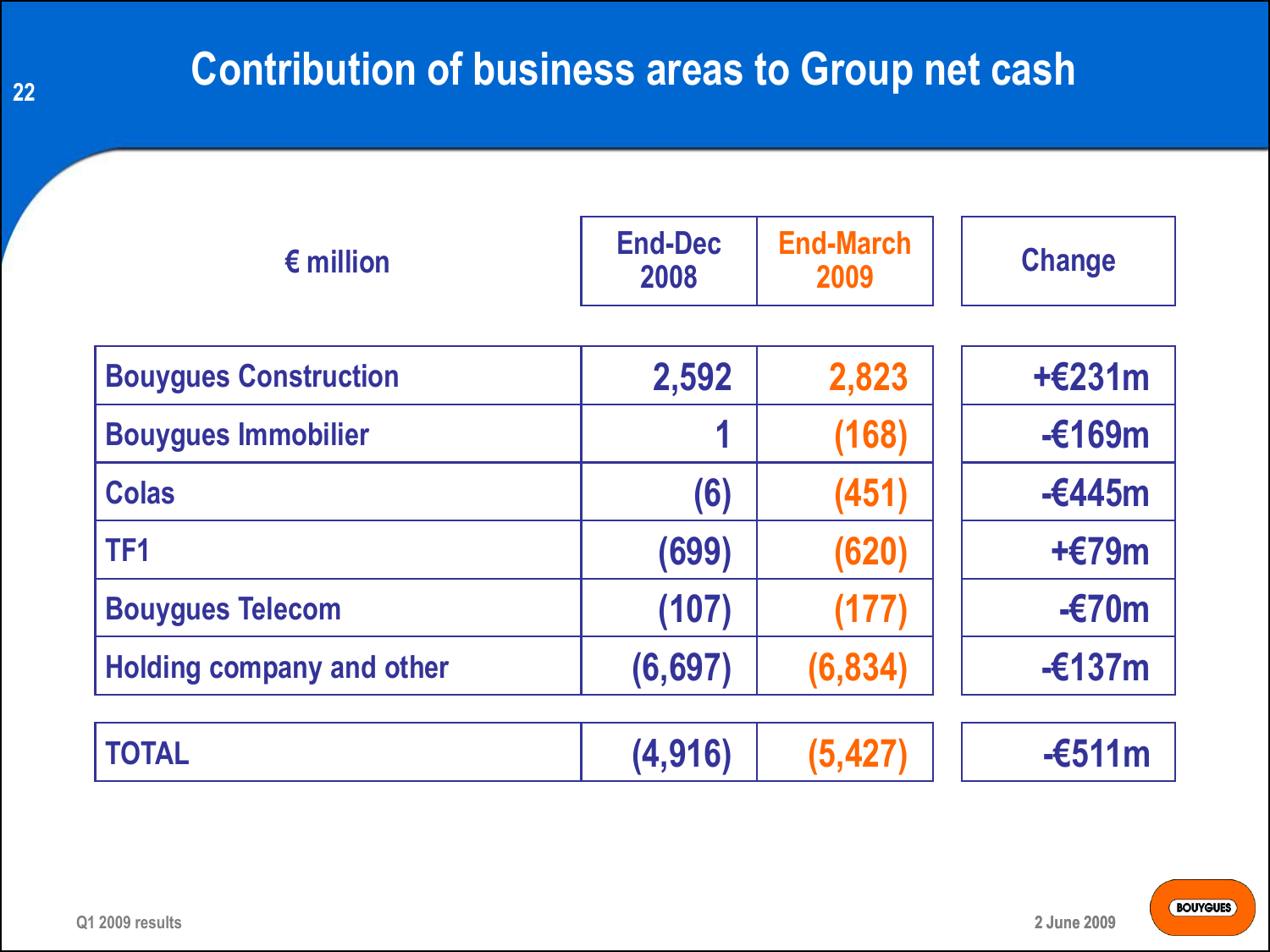### **Net capital expenditure**

| $\epsilon$ million               | Q1 2008                 | Q1 2009 | <b>Change</b>   |
|----------------------------------|-------------------------|---------|-----------------|
| <b>Bouygues Construction</b>     | 74                      | 31      | $-643m$         |
| <b>Bouygues Immobilier</b>       | $\overline{\mathbf{2}}$ | 1       | $-\epsilon$ 1m  |
| <b>Colas</b>                     | 77                      | 56      | $-\epsilon$ 21m |
| TF <sub>1</sub>                  | 24                      | 33      | $+69m$          |
| <b>Bouygues Telecom</b>          | 130                     | 132     | $+£2m$          |
| <b>Holding company and other</b> | $\mathbf 2$             | 29      | $+£27m$         |
| <b>TOTAL</b>                     | 309                     | 282     | $-\epsilon$ 27m |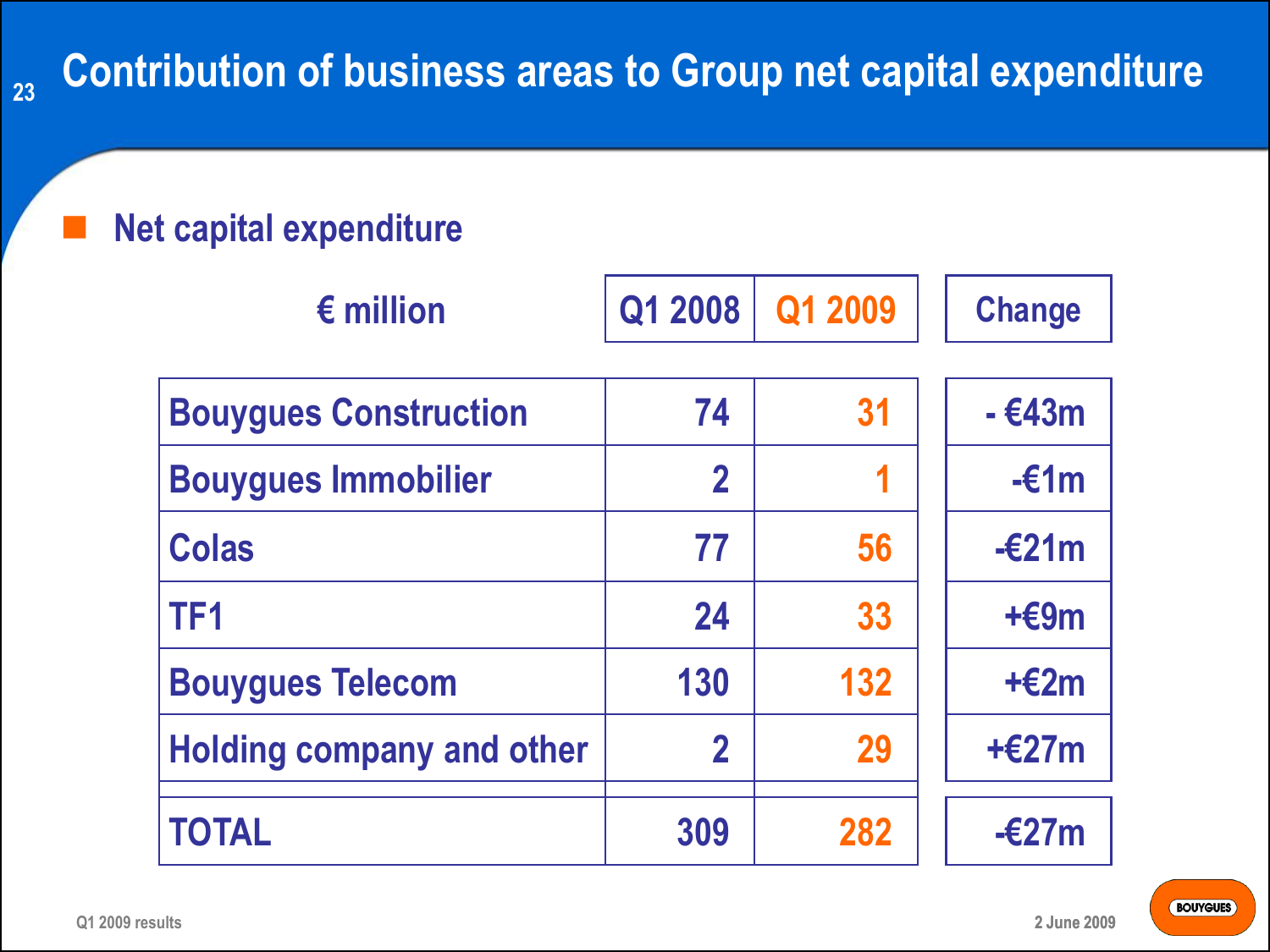### **BOUYGUES: very substantial liquidity**



**Q1 2009 results**

**2 June 2009**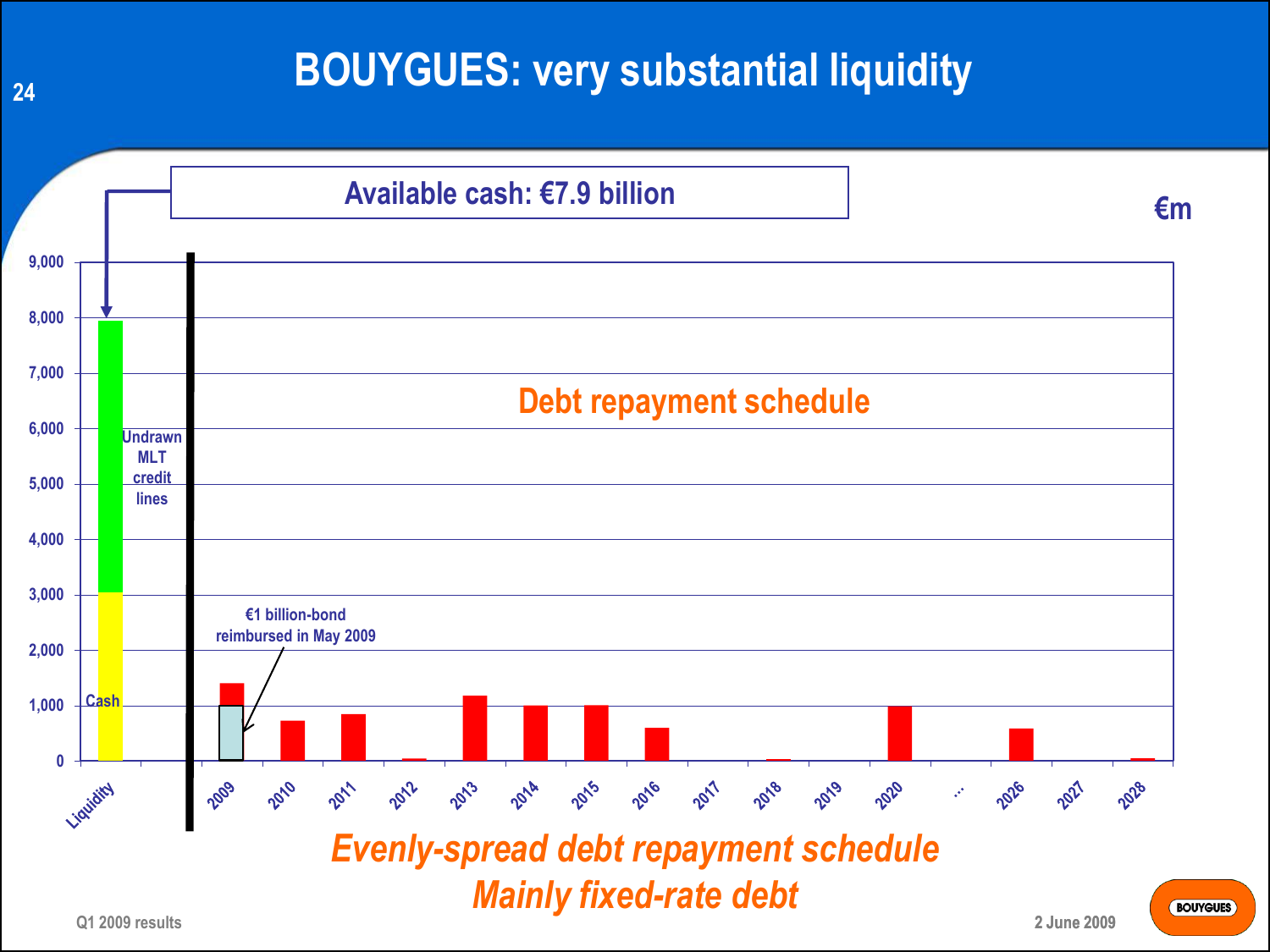

# **BUSINESS AREAS**

# **FINANCIAL STATEMENTS**

# $\blacksquare$  **OUTLOOK AND OBJECTIVES**



**Q1 2009 results**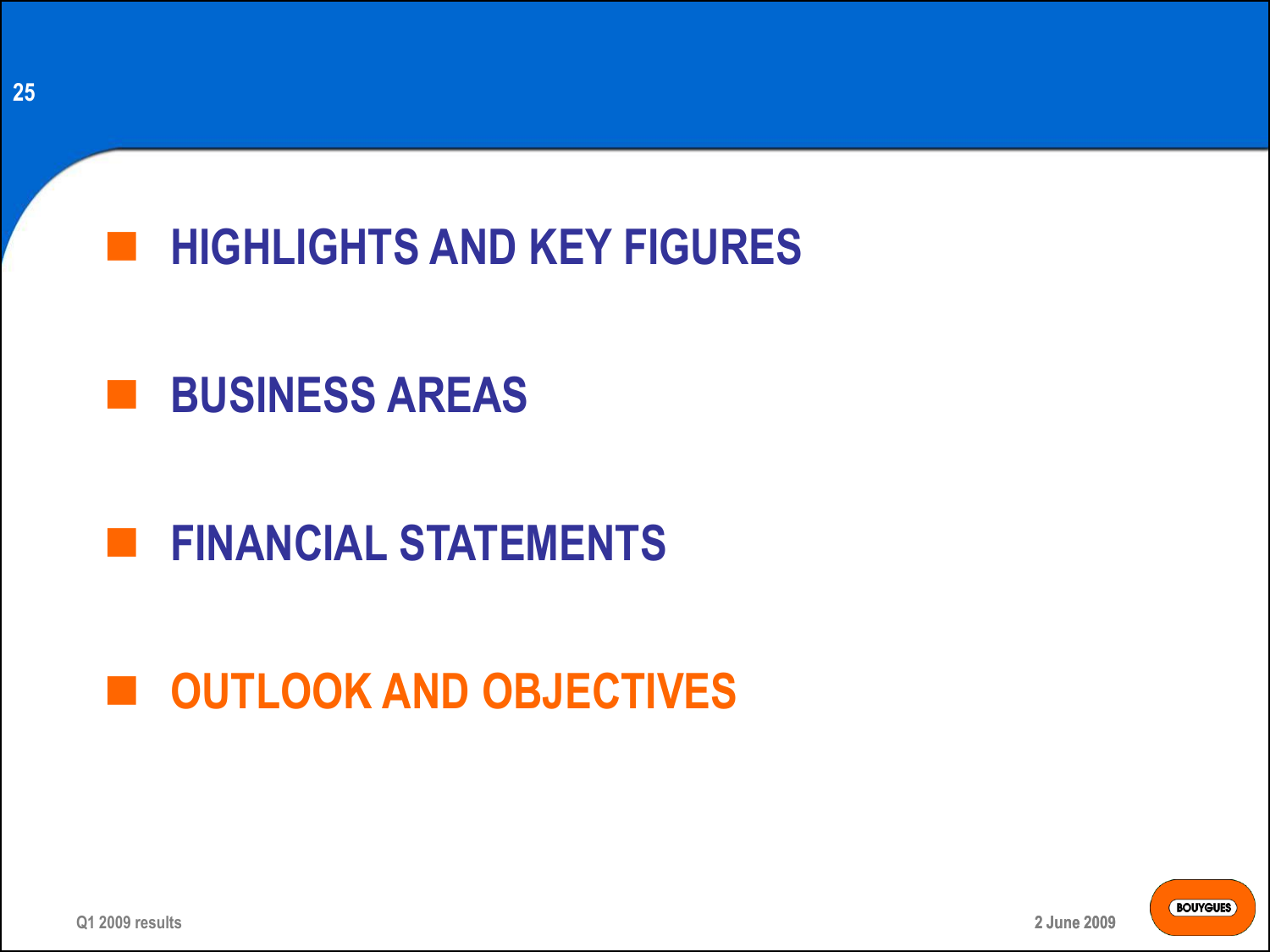### **BOUYGUES GROUP: 2009 sales targets**

|                                  |        | 2009 target |         | Change    |
|----------------------------------|--------|-------------|---------|-----------|
|                                  | 2008   | in February | in June | 2009/2008 |
| <b>Bouygues Construction</b>     | 9,497  | 9,300       | 9,000   | $-5%$     |
| <b>Bouygues Immobilier</b>       | 2,924  | 2,700       | 2,700   | $-8%$     |
| <b>Colas</b>                     | 12,789 | 12,300      | 12,300  | $-4%$     |
| TF <sub>1</sub>                  | 2,595  | 2,360       | 2,250   | $-13%$    |
| <b>Bouygues Telecom</b>          | 5,089  | 5,200       | 5,200   | $+2%$     |
| <b>Holding company and other</b> | 483    | 480         | 530     | $+10%$    |
| Intra-group eliminations         | (664)  | (640)       | (680)   | <b>ns</b> |
| <b>TOTAL</b>                     | 32,713 | 31,700      | 31,300  | $-4%$     |
| o/w France                       | 22,321 | 21,350      | 21,200  | $-5%$     |
| o/w international                | 10,392 | 10,350      | 10,100  | $-3%$     |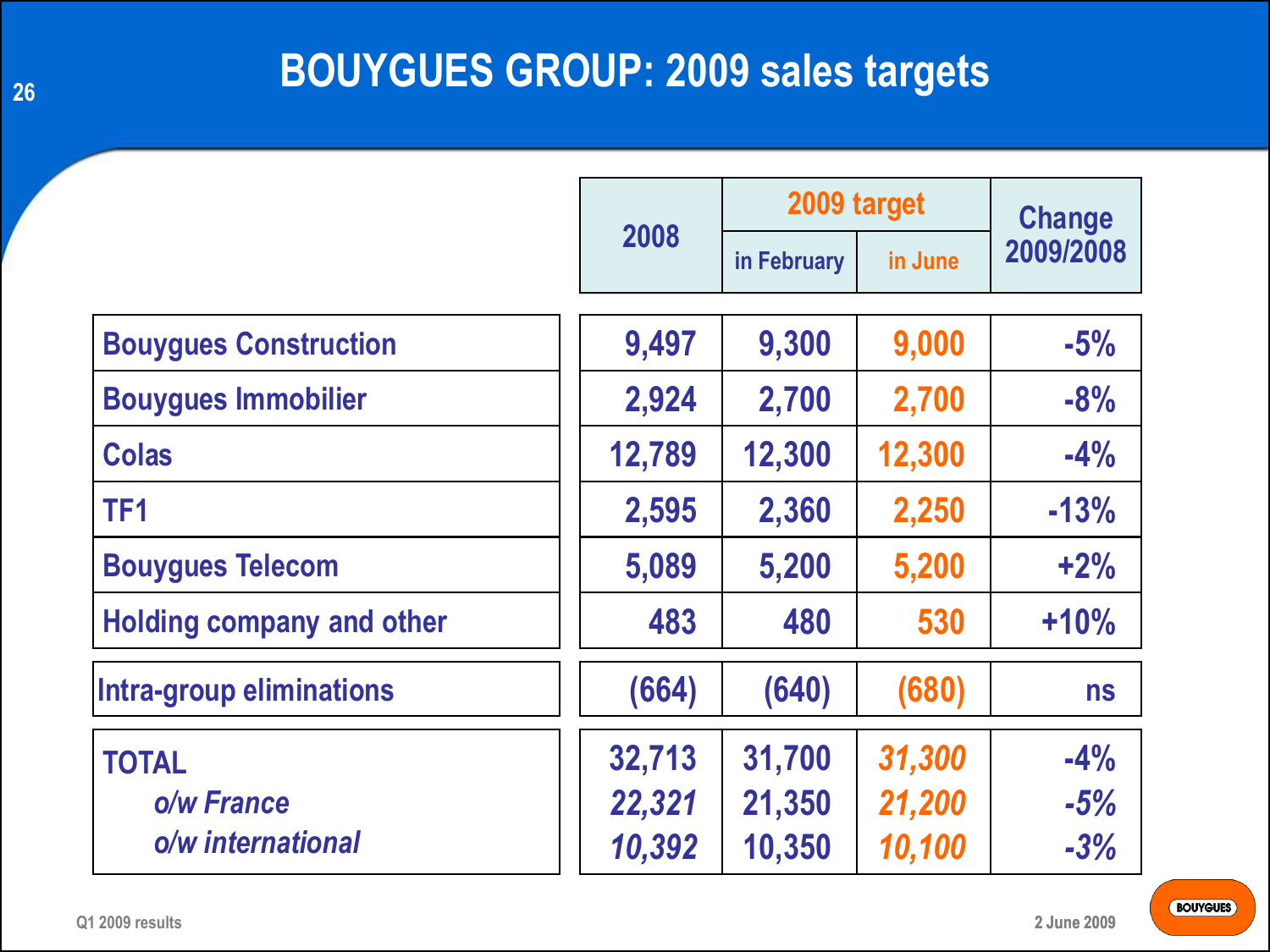### **BOUYGUES: calendar (CET<sup>1</sup> )**

| <b>27 August 2009</b> | <b>First-half 2009 sales and earnings</b> | 5.45pm         |
|-----------------------|-------------------------------------------|----------------|
| <b>28 August 2009</b> | <b>Analysts' meeting in Paris</b>         | <b>11.00am</b> |
| 12 November 2009      | Nine-month 2009 sales                     | 5.45pm         |
| 1 December 2009       | Nine-month 2009 earnings                  | 5.45pm         |
| <b>2 March 2010</b>   | <b>Full-year 2009 sales and earnings</b>  | 5.45pm         |
| <b>3 March 2010</b>   | <b>Analysts' meeting in Paris</b>         | 3.00pm         |

#### 1All times are Central European Times

**27**